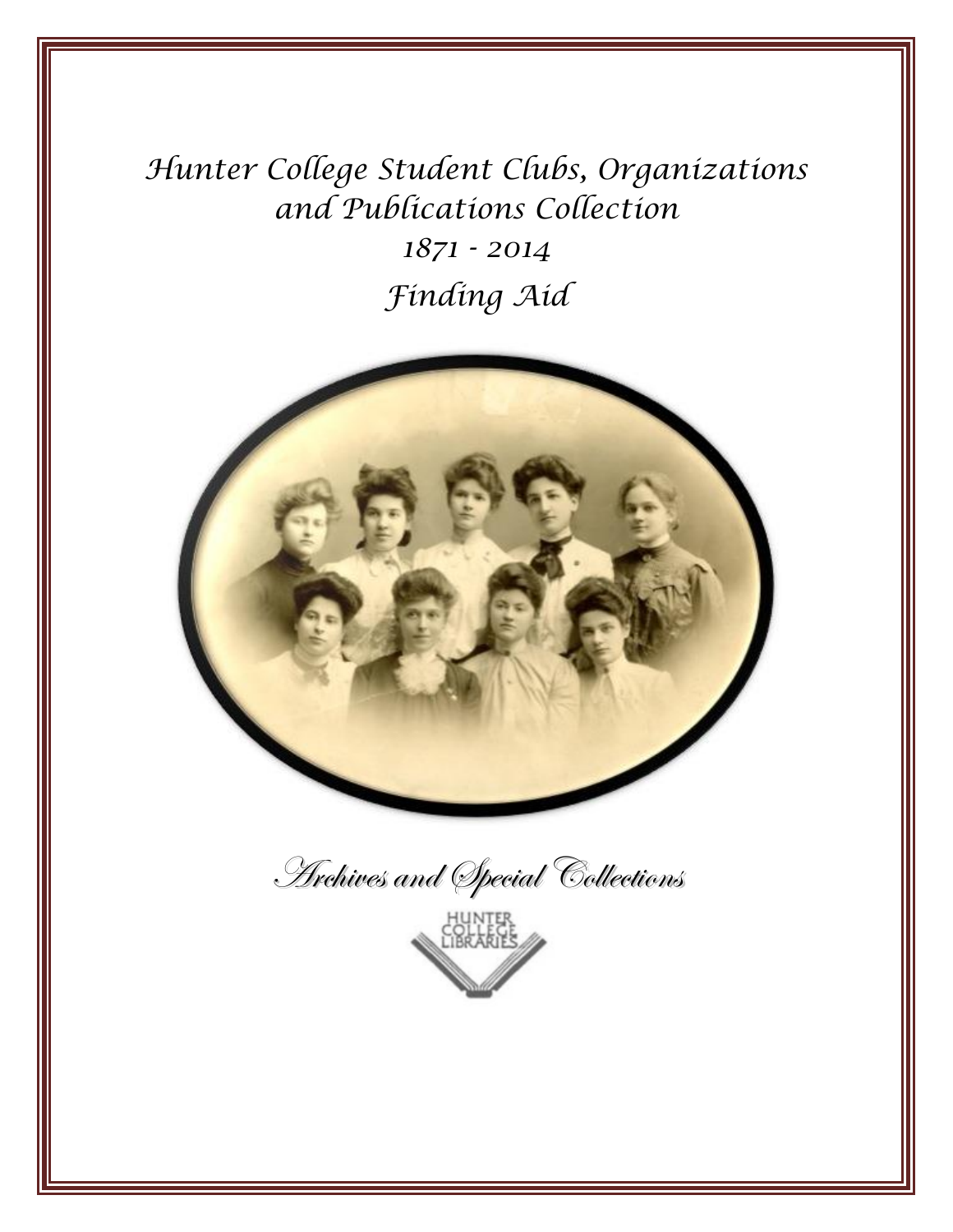# *Hunter College Student Clubs, Organizations and Publications Collection*

# *1871 - 2014 Finding Aid*

#### April 2014

PREPARED BY: Julio Luis Hernandez-Delgado, Associate Librarian

> CHIEF LIBRARIAN: Dan Cherubin

DEPUTY CHIEF LIBRARIAN: Claibourne Williams, Associate Professor

COVER DESIGN: Julio Luis Hernandez-Delgado, Associate Librarian Maria Enaboifo, Adjunct Professor

Cover Photograph:

#### **Officers of the Alpha Beta Gamma Society, 1903**

Back Row: Grace Merrill, Morella Kramer, Ella Sully, Jeannette Seligman, Caroline Moeller Front Row: Roselle Hellenberg, Josephine Munson, Lina Roth, Alice MacMahon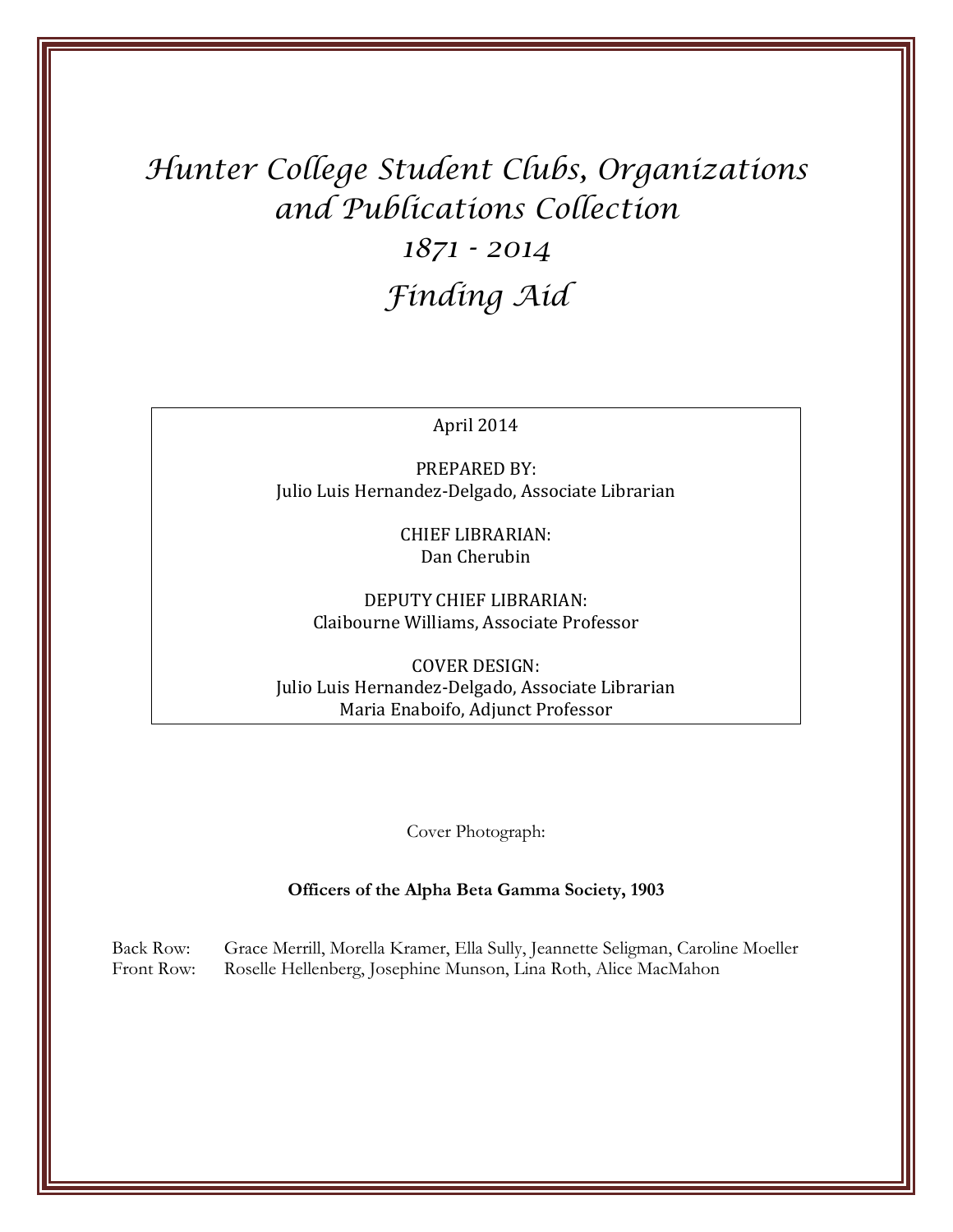# **TABLE OF CONTENTS**

| General Information    | 3              |
|------------------------|----------------|
| Scope and Content Note | $\overline{4}$ |
| Series Description     | $5 - 6$        |
| Container List         | $7 - 28$       |
| Addenda                | $29 - 37$      |

2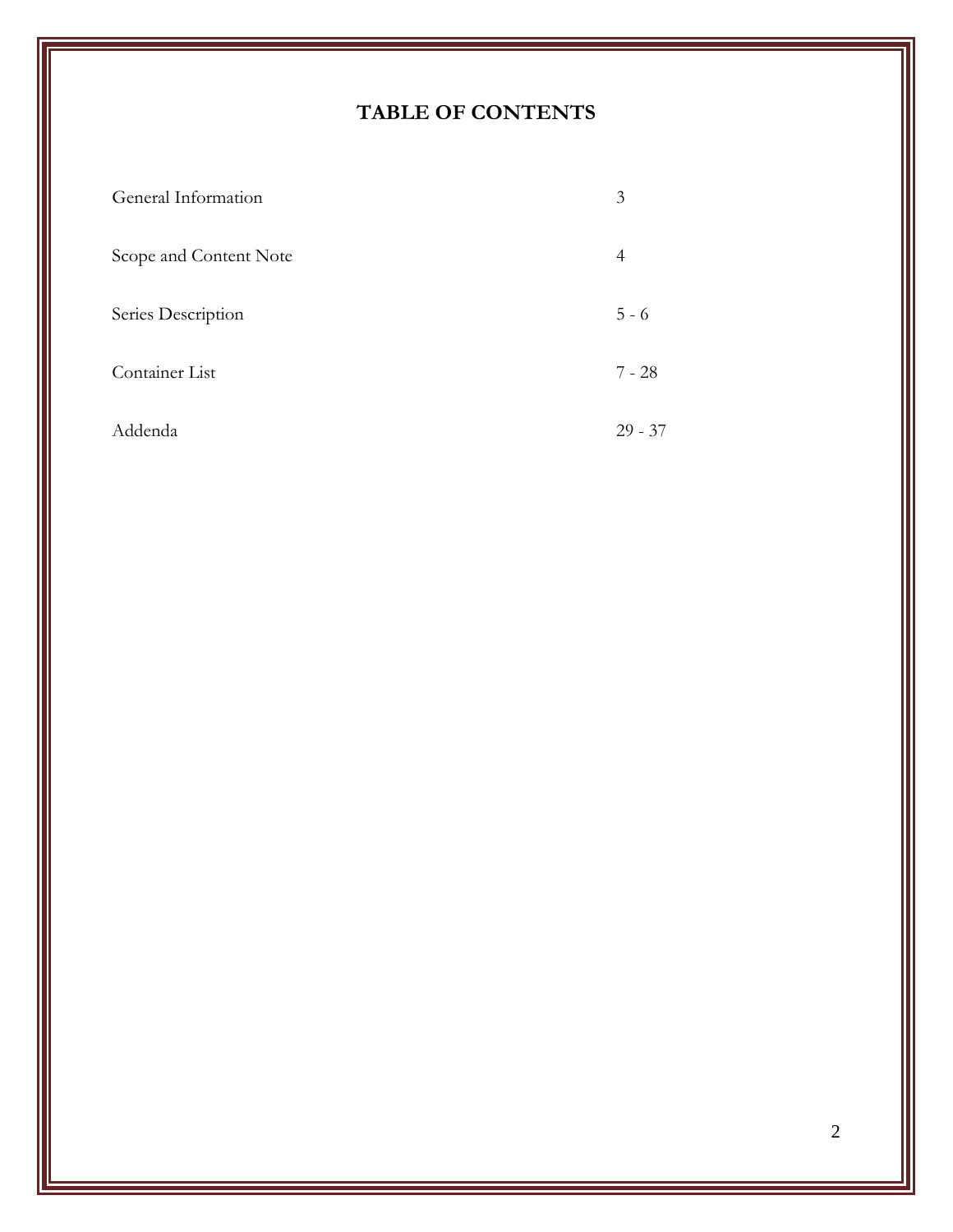# **GENERAL INFORMATION**

| Accession Number: | $98 - 16$                                                                                               |
|-------------------|---------------------------------------------------------------------------------------------------------|
| Size:             | 46.9986 cu. ft.                                                                                         |
| Provenance:       | Hunter College                                                                                          |
| Location:         | Range 6 Sections 4-5 Shelves 19 - 29<br>(The remaining boxes are shelved on top of file cabinets 1 & 2) |
| Restrictions:     | None.                                                                                                   |
| Archivist:        | Julio L. Hernandez-Delgado                                                                              |
| Date:             | September 2003                                                                                          |
| Revised:          | November 2014                                                                                           |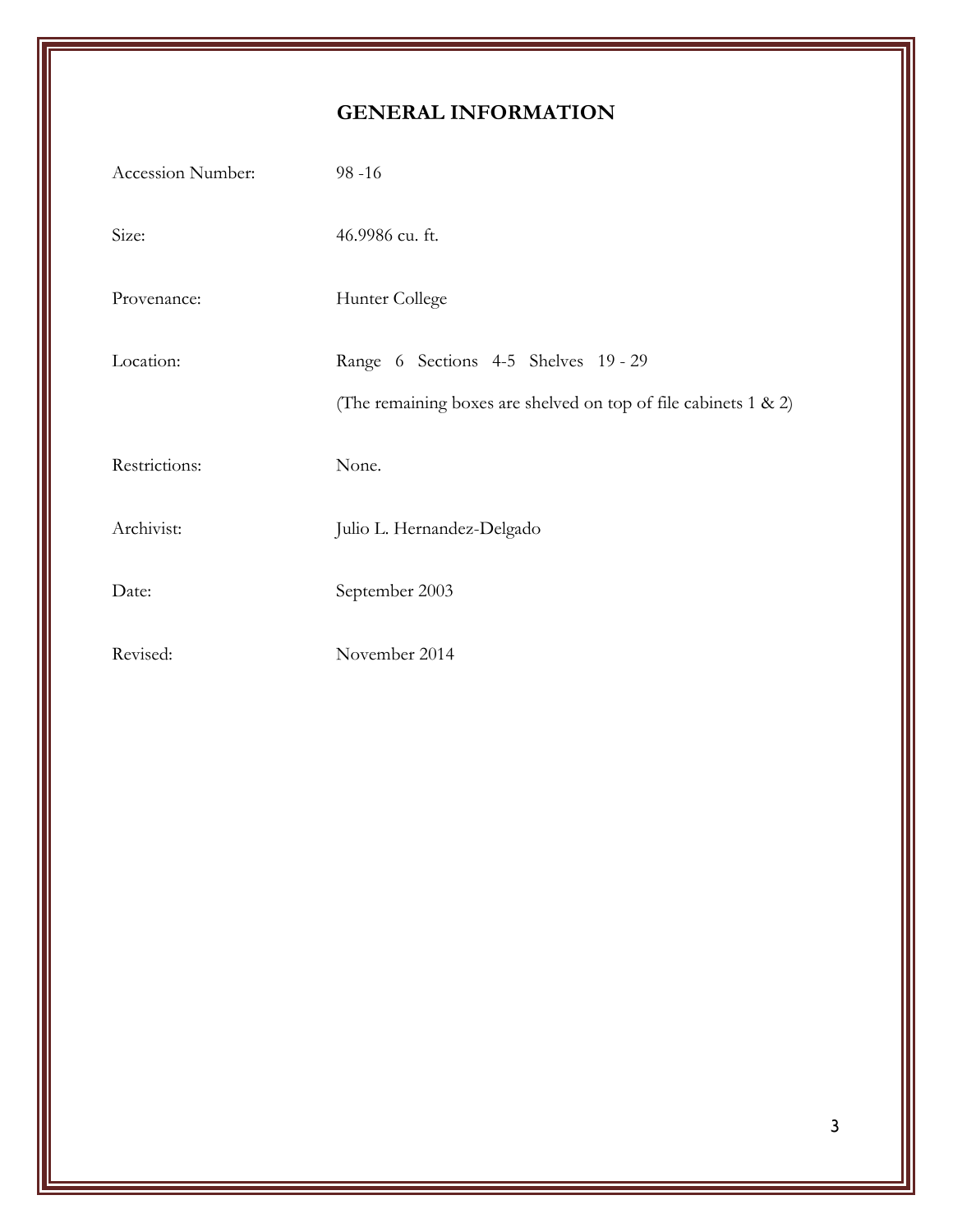#### **SCOPE AND CONTENT NOTE**

The Hunter College Student Clubs, Organizations and Publications Collection was organized by Julio L. Hernandez-Delgado to bring a semblance of order to an array of student materials which were previously inaccessible to researchers. The collection consists of constitutions and by-laws, correspondence, minutes, programs, memoranda, brochures, photographs, budgets, albums, reports, petitions, press releases, flyers, banners, scrapbooks, and publications.

The bulk of this collection constitutes the records of the Hunter College Student Self Government Association from 1928 to 1962, and the Hunter College Day Session Student Government from 1971 to 1993. In order to assess the role, function and historical significance of the former student government associations, researchers can peruse the annual reports, constitutions and by-laws, activities and events, correspondence, memoranda, minutes, committee reports, and publications for the years indicated. The second part of the collection consists of student publications which did not emanate from student clubs or organizations at Hunter College. Many of these publications were published through the financial support of the Hunter College Publications Board.

The addenda section consists of materials from the Alpha Beta Gamma Society of the Normal College (1871 - 1903), the Philomathean Society of the Normal College (1891 - 1905), and the Hunter College Day Session Student Government (1966 - 1993). Also included in this section are articles and reminiscences about past SING performances; albums, banners, and scrapbooks from the Amelia Ottinger Debating Society (1913 - 1937), Eta of Kappa Delta (1962 - 1964), Kappa Delta Phi (1964 - 1968, 1971), the Panhellenic Association of Hunter College (n.d.), Phi Sigma Sigma (1967 - 1968), Poetry Reading (1930 - 1942), Radio Workshop (1937, 1940, 1942), Speech Society (1938 -1939), Social Service Committee of Hunter College (1936), and the Traditions Committee (1905 , 1907); publications *The Gay Clone* (May 1976 - Fall 1981), the *Gay Expression* (1981 - 1982), *The Hunter Mail* (October 1947 - May 1948), the *Normal College Echo* (1896 - 1901), and *The Renazette* (1980 - 1981); programs and scrapbooks of dramatic and musical productions; SING performance booklets (1927 - 1959, 1967, 1968); and photographs of student clubs, organizations, and dramatic and musical productions.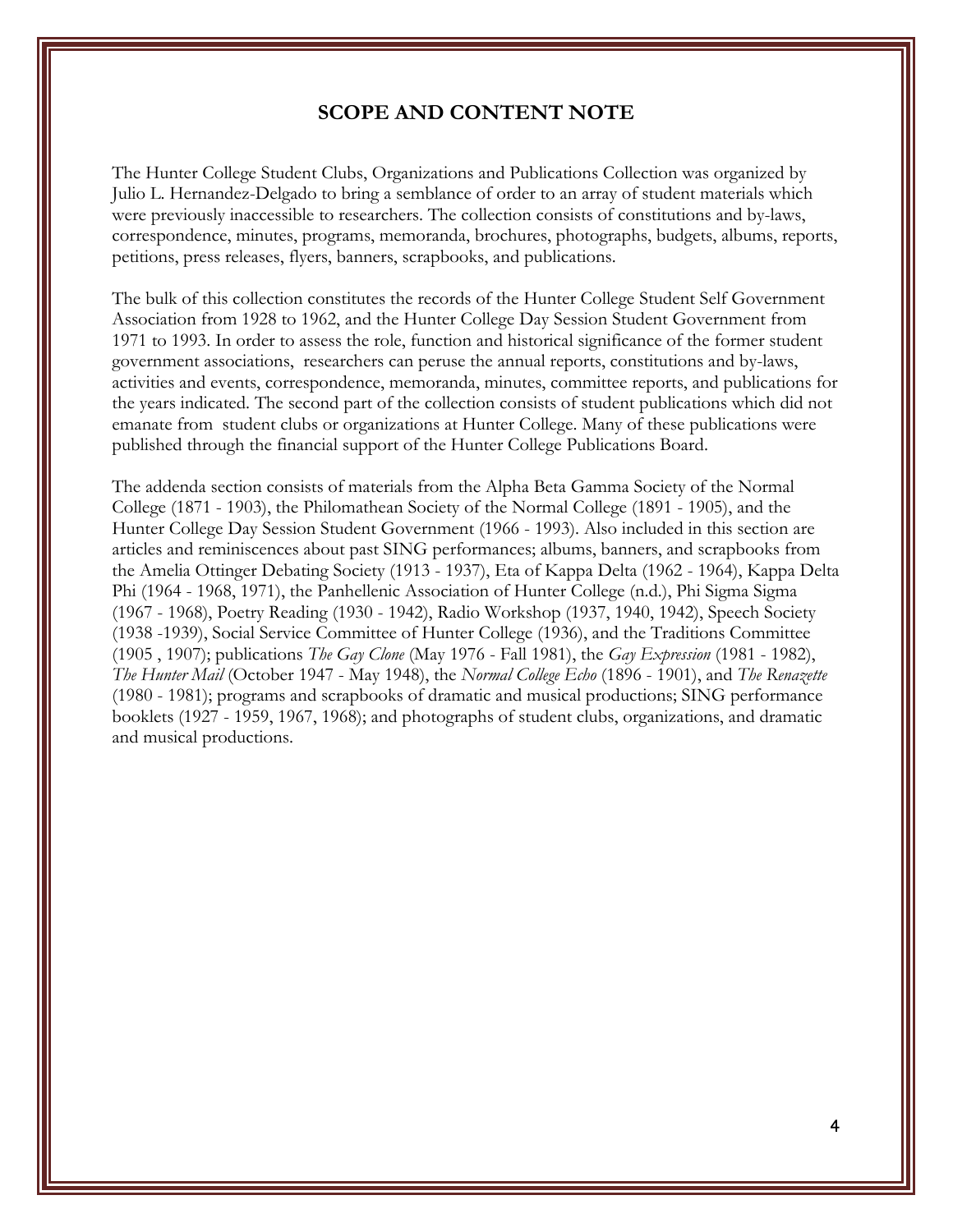#### **SERIES DESCRIPTION**

#### **Series I – Clubs and Organizations**

Series I consists of constitutions and by-laws, correspondence, minutes, memoranda, programs, brochures, and publications of student clubs and/or organizations at Hunter College dating back to 1889. Each club or organization entry may include some or all of the categories listed above. This series is arranged alphabetically by name of club or organization.

#### **Series II – Publications**

Series II is an alphabetical arrangement of titles that were produced by Normal/Hunter College students who were not affiliated with any clubs or organizations. Many of the titles that comprise this series were published through the assistance of the Hunter College Publication Board.

#### **Addenda**

Series I **–** Clubs and Organizations Subseries 1.1 Albums, Banners, and Scrapbooks

Series II – Publications

Series III – Dramatic and Musical Productions Subseries 3.1 Programs Subseries 3.2 Scrapbooks Subseries 3.3 SING Booklets

Series IV – Photographs Subseries 4.1 Clubs and Organizations Subseries 4.2 Dramatic and Musical Productions

Series I consists of supplemental materials from the Alpha Beta Gamma Society of the Normal College (1871 - 1903), the Hunter College Day Session Student Government (1971 -1993), the Philomathean Society of the Normal College (1875 - 1896), Sing (1918 - 1960), and the Traditions Committee (1930's, 1940's). The folders are arranged alphabetically by the name of club and/or organization. Subseries 1.1 consists of albums, banners, and scrapbooks from the Amelia Ottinger Debating Society of the Normal/Hunter College (1913 -1937), Eta of Kappa Delta (1962 - 1964), Kappa Delta Phi (Banner, 1971), Phi Sigma Sigma (1966 - 1968), Panhellenic Association of Hunter College (Banner, n.d.), Poetry Reading (1930 - 1942), Radio Workshop (1940, 1942), Speech Society (1938 - 1939), and the Traditions Committee (1905, 1907). The albums, banners, and scrapbooks are arranged alphabetically.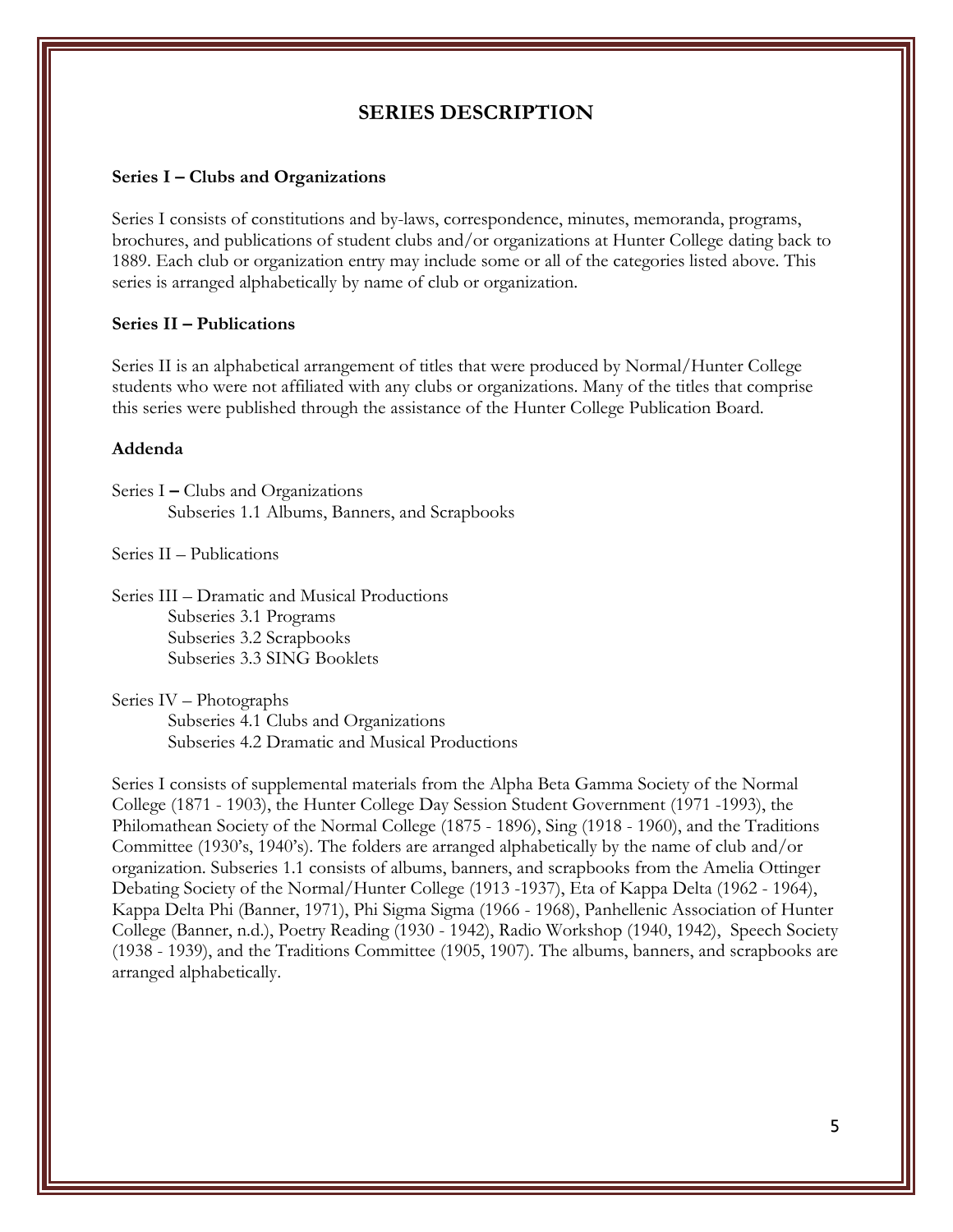Series II consists of the publications *The Gay Clone* (May 1976 - Fall 1981), the *Gay Expression* (1981 - 1982), *The Hunter Mail* (October 1947 - May 1948), the *Normal College Echo* (1896 - 1901), and *The Renazette* (1980 - 1981). The publications are arranged alphabetically by title.

Series III consists of an array of materials on dramatic and musical productions that were performed by students of the Normal/Hunter College from 1874 to 1968. Subseries 3.1 consists of invitations and programs from the Alpha Beta Gamma Society of the Normal College (n.d.), Annual Ivy Day Celebration of Hunter College (1934), the Brooklyn Mathematics Club of Hunter College (1930), Le Cercle Francais of Hunter College (1928, 1933), Christmas Plays (1874 - 1911, 1948 - 1949), Il Circolo Italiano of Hunter College (1926), Class Plays (1901 - 1911, 1915 -1921), The Classical Club of Hunter College (1913, 1921, 1930, 1932), The Gilbert and Sullivan Society of Hunter College (1931, 1942 -1950, 1954 -1961, 1964), the Hunter College Evening Players (n.d.), Make-Up Box of Hunter College (1922, 1930), the Normal College Dramatic Club (1909), The Pipers of Hunter College (1921 - 1922), Variety (ca. 1945), and Varsity of Hunter College (1918 - 1926, 1929 - 1934, 1941). Subseries 3.2 consists of scrapbooks of Dramatic Activities at Hunter College (1916 - 1937), Italian Club of Hunter Club (1919 - 1949), Make - Up Box of Hunter College (1921 - 1942), and Varsity of Hunter College (1915 - 1942). Subseries 3.3 consists of Sing booklets from 1927 to 1968.

Series IV is divided into two subseries. Subseries 4.1 visually documents the variety of clubs and organizations that evolved from the Normal/Hunter College from 1890 to 1951. Subseries 4.2 visually documents the array of dramatic productions that were performed by students of the Normal/Hunter College from 1884 to 1963.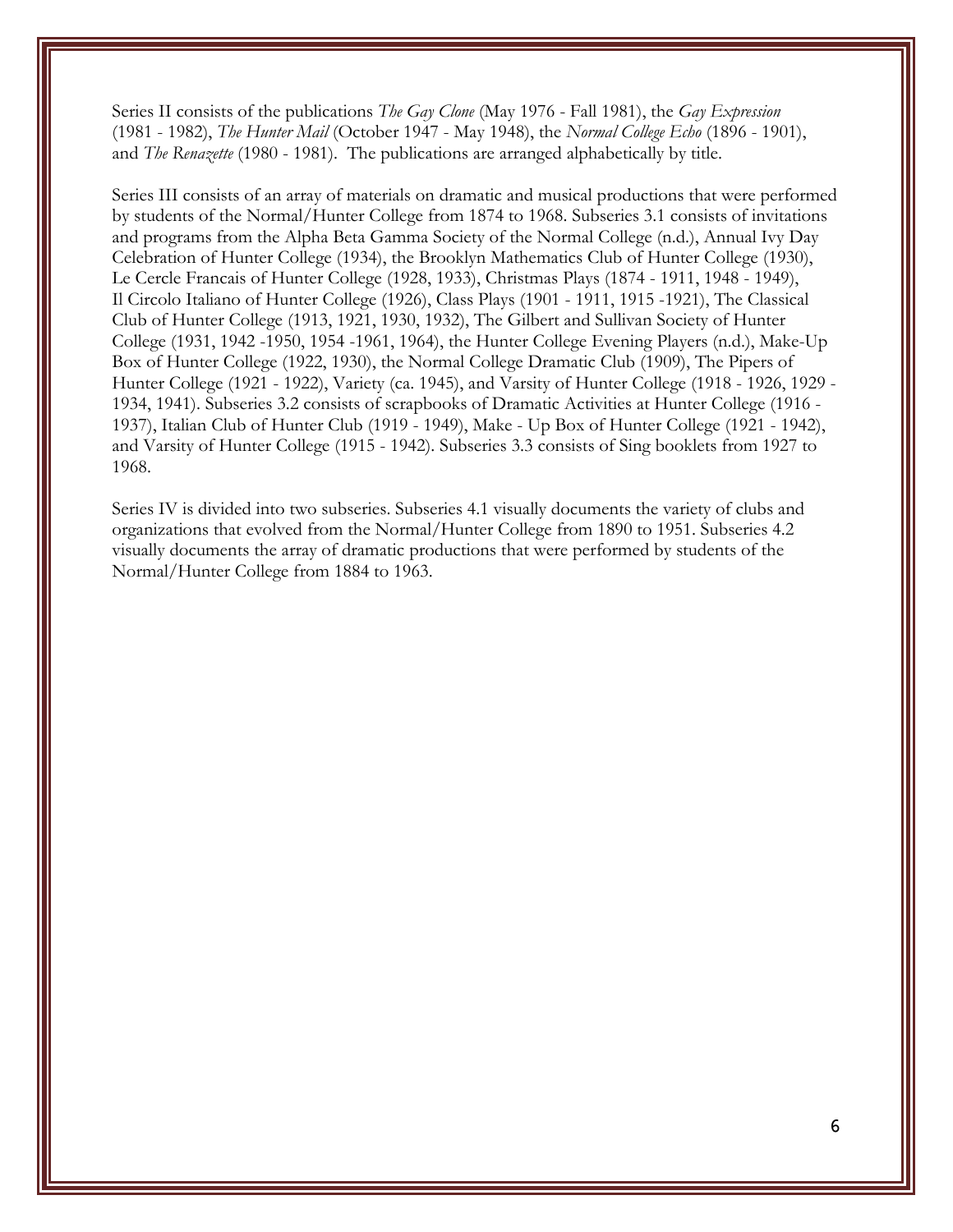## **CONTAINER LIST**

| <b>Box</b>     | <b>Folder</b>                                                                    | <u>Contents</u>                                                                                                                                                                                                                             |
|----------------|----------------------------------------------------------------------------------|---------------------------------------------------------------------------------------------------------------------------------------------------------------------------------------------------------------------------------------------|
| 1              | $\mathbf{1}$                                                                     | Academia Literaria de Hunter College<br>El Condor, 1973, 1976 - 1977                                                                                                                                                                        |
|                |                                                                                  | Concurso, 1983 - 1984                                                                                                                                                                                                                       |
|                | $\overline{c}$<br>$\mathfrak{Z}$<br>$\overline{4}$<br>5<br>6<br>7<br>8           | Revista de la Academia Literaria<br>1982 - 1983<br>1983 - 1984<br>1986, 1988 - 1989, 1991<br>1995 - 1997<br>2000, 2002<br>2005, 2008<br>n.d.                                                                                                |
|                |                                                                                  | Alpha Beta Gamma Society of the Normal College                                                                                                                                                                                              |
| 2              | 1<br>$\overline{c}$<br>$\overline{3}$<br>4<br>5<br>6<br>7                        | Normal College Echo<br>April 1889 - December 1890<br>January - December 1891<br>January - September 1892<br>October - December 1892<br>January - April 1893<br>May - December 1893<br>January - December 1894                               |
| 3              | 1<br>$\overline{c}$<br>$\overline{3}$<br>$\overline{4}$<br>5<br>6<br>7<br>8<br>9 | January - December 1895<br>January - October 1896<br>January - December 1897<br>January - December 1898<br>January - December 1899<br>January - June 1900<br>February - December 1901<br>January - November 1902<br>January - December 1903 |
| $\overline{4}$ | $\mathbf{1}$<br>$\overline{c}$<br>$\overline{3}$<br>$\overline{4}$               | January - May 1904<br>January - May 1905<br>September - December 1905<br>January - Fall 1906                                                                                                                                                |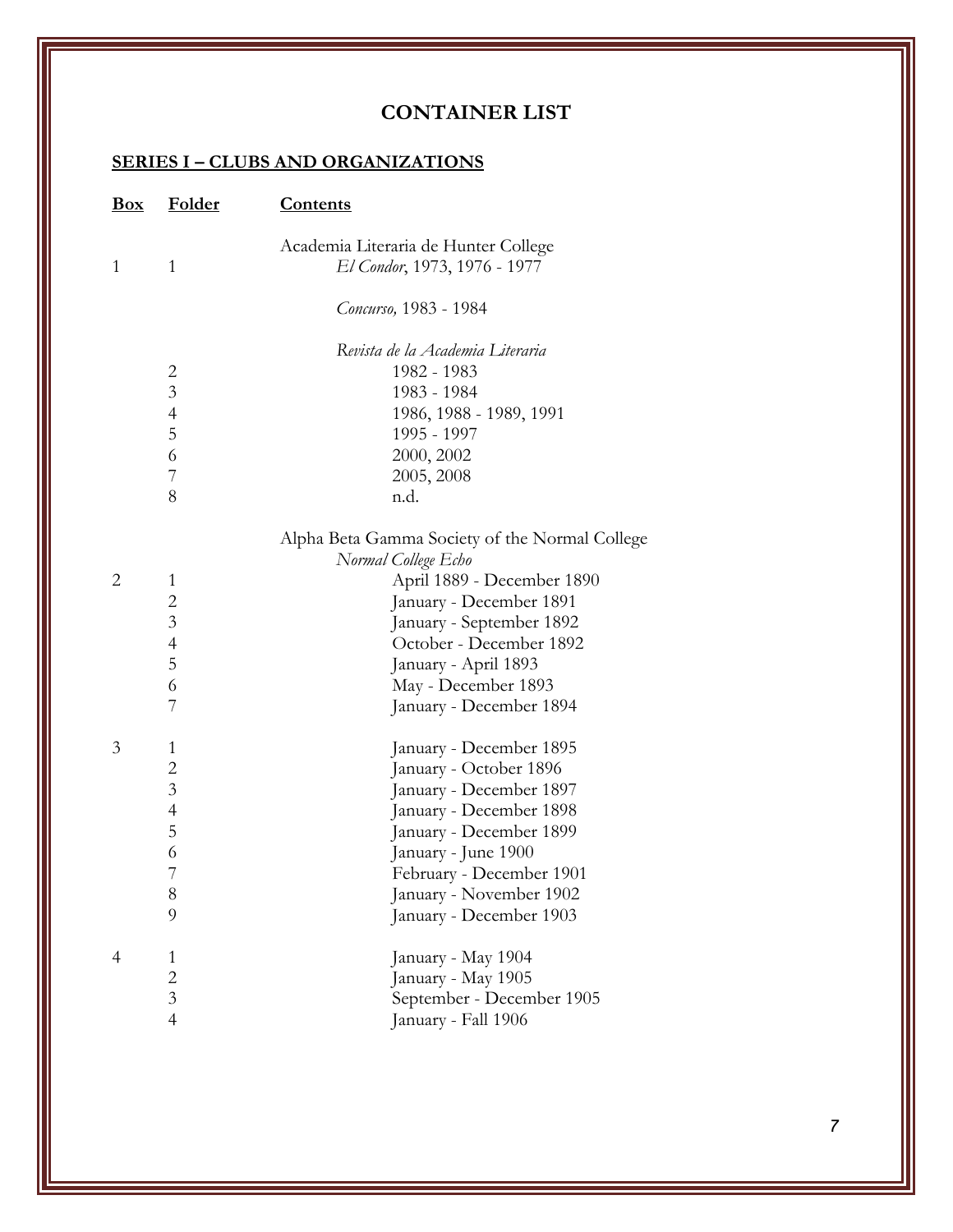| Box | <b>Folder</b>                                                | <b>Contents</b>                                                                                                                             |
|-----|--------------------------------------------------------------|---------------------------------------------------------------------------------------------------------------------------------------------|
| 4   | 5<br>6<br>7                                                  | Alpha Beta Gamma Society of the Normal College<br>Normal College Echo<br>Spring - Fall 1907<br>Fall - December 1908<br>Fall - December 1909 |
| 5   | 1<br>$\overline{2}$<br>$\mathfrak{Z}$<br>$\overline{4}$      | April 1889 - April 1890 (bound)<br>April 1899 - June 1893 (bound)<br>November 1897- May 1899 (bound)<br>September 1898 - May 1899 (bound)   |
| 6   | 1<br>$\mathbf{2}$<br>$\overline{3}$                          | September 1899 - June 1900 (bound)<br>1900 - 1903 (bound)<br>1901 - 1903 (bound)                                                            |
| 7   | 1<br>$\overline{2}$<br>$\mathfrak{Z}$<br>$\overline{4}$      | October 1900 - May 1901 (bound)<br>1901 - 1902 (bound)<br>1902 - 1903 (bound)<br>1903 - 1904 (bound)                                        |
| 8   | 1<br>$\overline{c}$<br>$\overline{3}$                        | 1904 -1905 (bound)<br>1905-1906 (bound)<br>November 1913 - March 1914 (bound)<br>April 1914 - May 1916 (bound)                              |
| 9   | 1<br>$\overline{c}$<br>$\mathfrak{Z}$<br>$\overline{4}$<br>5 | Fall - December 1910<br>October - December 1911<br>January - December 1912<br>January - December 1913<br>January - March 1914               |
| 10  | $\mathbf{1}$                                                 | Alpha Omega Pi of Hunter College<br>Constitution and By-Laws, n.d.<br>Alpha Phi Omega National Service Fraternity, ca. 1990                 |
|     | $\overline{c}$                                               | Alpha Phi Omega-Alpha Gamma Gamma Chapter of Hunter College,<br>1989, 1995 - 1996                                                           |
|     | 3                                                            | Artemis (Greek Club) of Hunter College, 1973<br>Armenian Club of Hunter College, n.d.                                                       |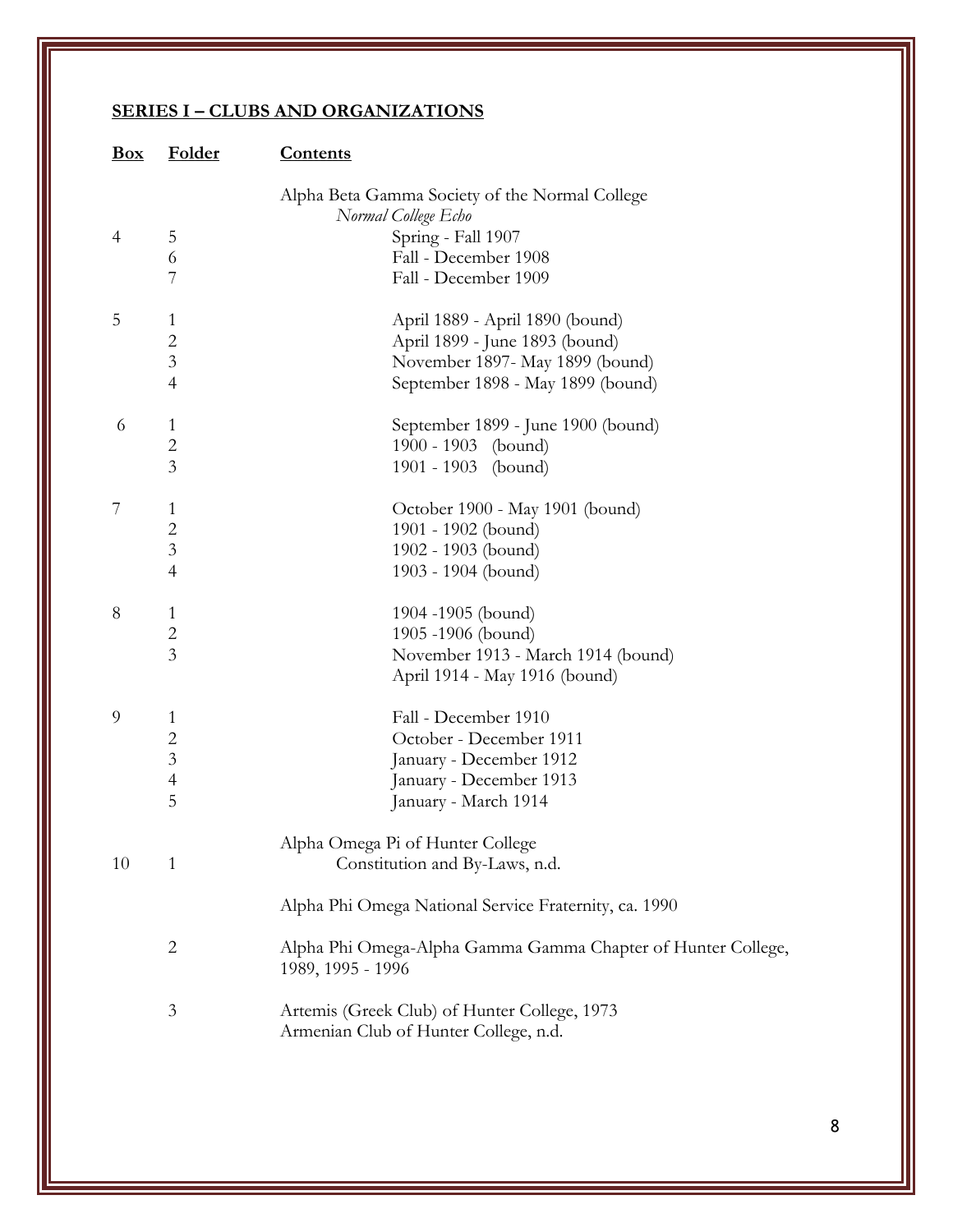| <u>Box</u> | <b>Folder</b> | <b>Contents</b>                                                                                                                                     |
|------------|---------------|-----------------------------------------------------------------------------------------------------------------------------------------------------|
| 10         | 3             | Biology Club of Hunter College (Box 11)<br>The Hunter College Science Times, Spring 1999                                                            |
|            |               | Black Student Union of Hunter College<br>JAMA, March 1974                                                                                           |
|            |               | El Club Bolivar of Hunter College, 1986 - 1987, 1992, 1993                                                                                          |
|            | 4             | Bronx Mathematics Club of Hunter College<br>Log-In Rhythm, May 1937, 1938                                                                           |
|            |               | Caribbean Student Union of Hunter College<br>Constitution and By-Laws, n.d.<br>The Carib, April/May 1973<br>Cari, ca. 1989                          |
|            | 5             | Central America Solidarity Committee of Hunter College<br>Constitution and By-Laws, 1992<br>Miscellaneous Materials                                 |
|            | 6             | El Centro Espanol de Hunter College<br>El Cohete, Mayo 1934<br>Constitution and By-Laws, May 1948                                                   |
|            |               | Chemistry Club of Hunter College<br>The Blast Lamp, January/May 1929, n.d.<br>Chemistry News, 1999 - 2002<br>Constitution and By-Laws, October 1946 |
|            |               | Le Circle Francais Des Anciennes Eleves de Hunter College<br><i>Soiree Dramatique</i> 19 Novembre 1932                                              |
|            |               | Ii Circolo Italiano Di Hunter College<br>Iride, Primavera 1937                                                                                      |
|            |               | Classical Club of Hunter College<br>History of the Classical Club                                                                                   |
|            | 7             | Collegium Musicum<br>Perspective No. 2, n.d.                                                                                                        |

9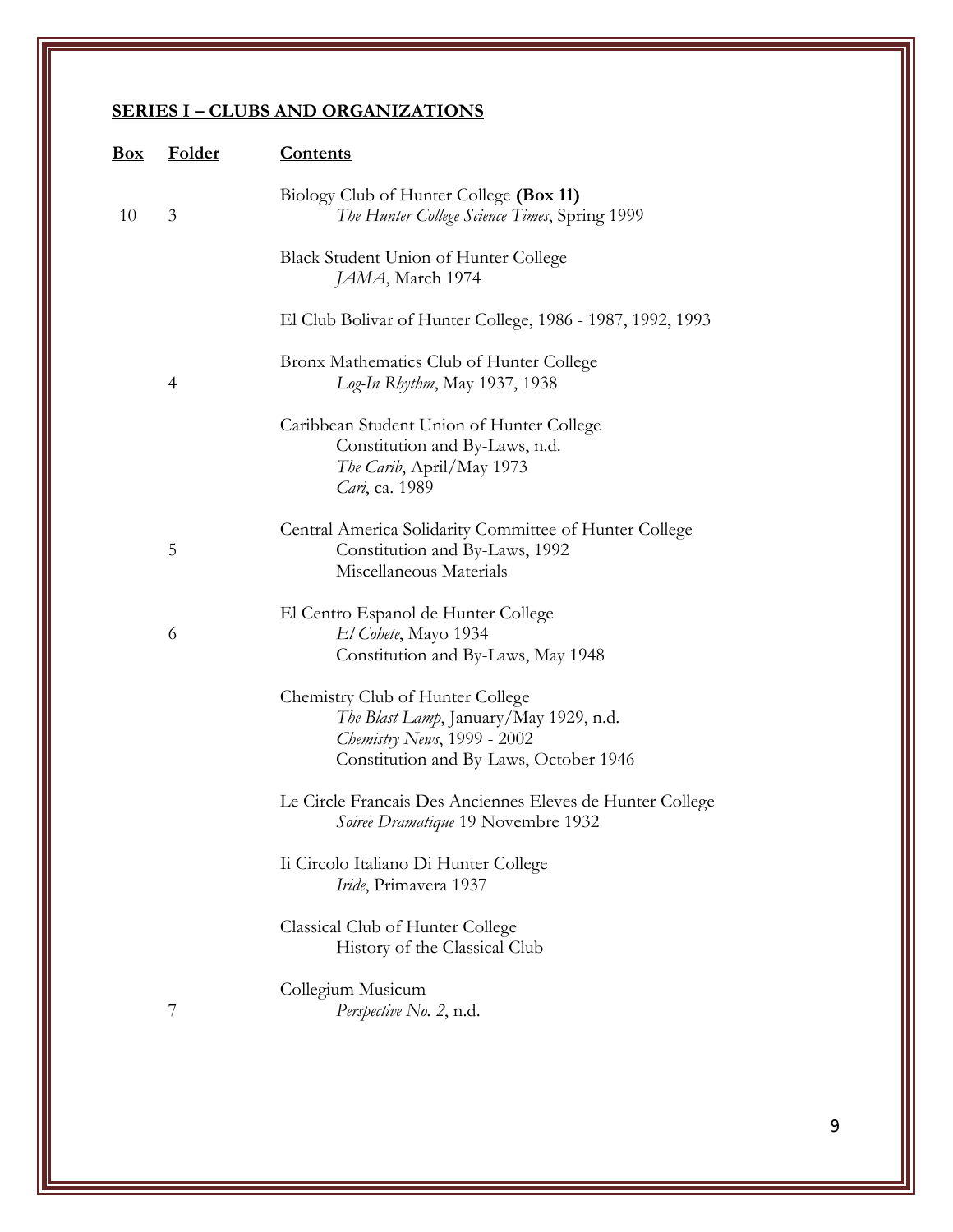| Box | <b>Folder</b>  | <u>Contents</u>                                                                                                              |
|-----|----------------|------------------------------------------------------------------------------------------------------------------------------|
| 10  | 8              | Council of Hunter Art Students<br>Constitution and By-Laws, 1975                                                             |
|     |                | The Educational Therapy Organization<br>Constitution, November 19, 1951                                                      |
|     | 9<br>10        | Estudios Latinamericanos<br>Constitution, n.d.<br>Estudios Latinoamericanos, 1989, 1991                                      |
| 12  | $\mathbf{1}$   | The Film Club of Hunter College<br>The Cinema Journal, n.d.<br>Movie Scope, Vol. 1, No. 3 - 4, ca.1972, Vol. 2, No. 1, 1973  |
|     |                | Frente Bolivar<br>Constitution, 1989                                                                                         |
|     |                | <b>Function Committee</b><br>Constitution, n.d.                                                                              |
|     |                | Gamma Tau Kappa<br>History of Gamma Tau Kappa, n.d.                                                                          |
|     | $\overline{2}$ | Gay Men's Health Alliance<br>The Gay Expression, 1981 - 1984                                                                 |
|     | 3              | Geo Club (Geology and Geography Club)<br>Minutes, 1977 - 1978                                                                |
|     |                | Geology Club of Hunter College<br>History of the Geology Club, n.d.                                                          |
|     |                | Geographical Society, ca. 1933, 1934                                                                                         |
|     |                | German Club of Hunter College<br>Constitution, 1937<br>History of the German Club<br>The Traditions of the German Club, n.d. |
|     |                | History Club of Hunter College<br>Constitution, 1956, 1957<br>Report of the Traditions Committee, n.d.                       |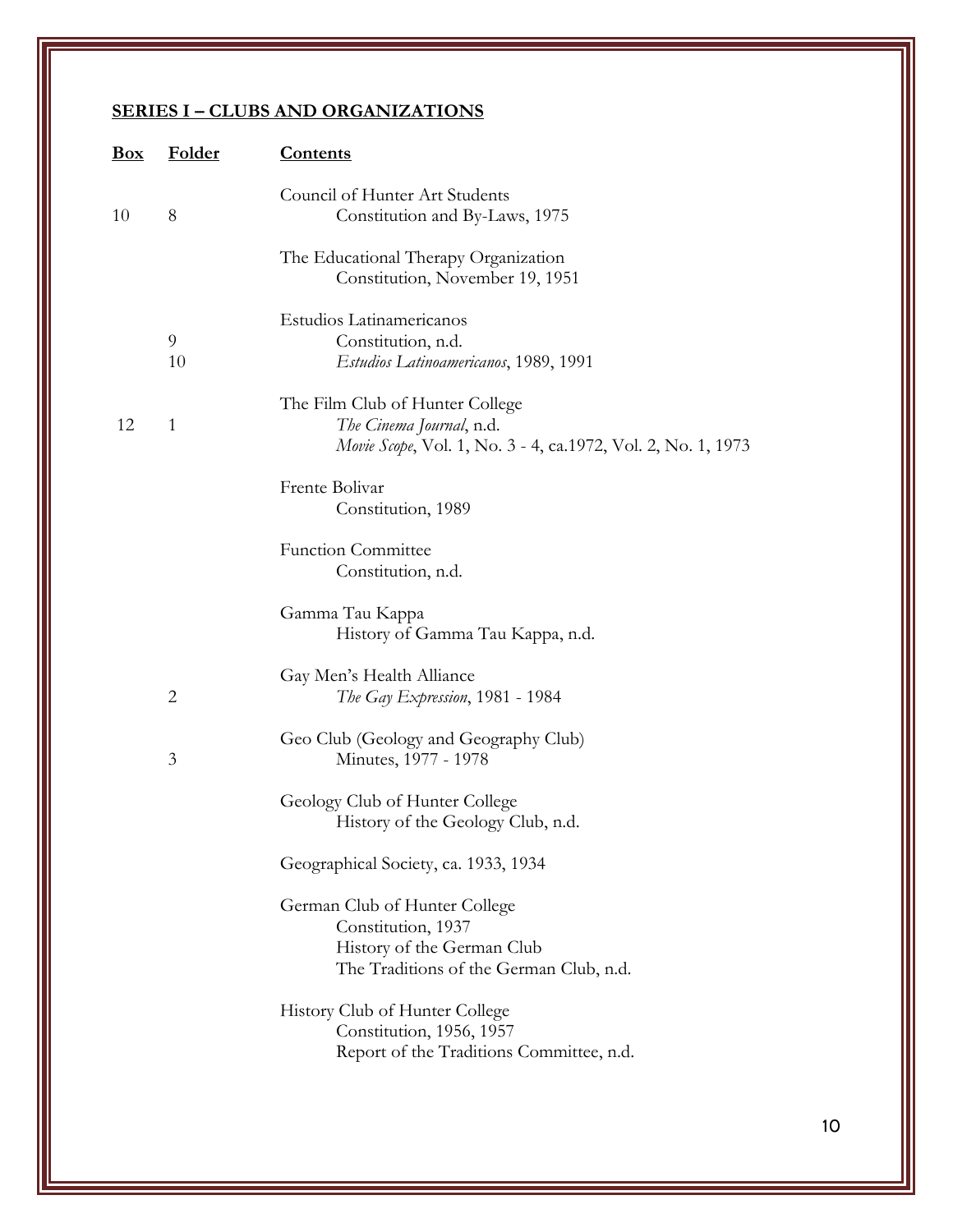| Box | <b>Folder</b>                                                                   | <u>Contents</u>                                                                                                                                                                                                                                                        |
|-----|---------------------------------------------------------------------------------|------------------------------------------------------------------------------------------------------------------------------------------------------------------------------------------------------------------------------------------------------------------------|
| 12  | 4<br>5                                                                          | Hunter College Day Session Student Government, 1971 - 1980<br>Action/Peace Corps/Peace Corps Partnership Program, 1976<br>Agenda and Minutes, 1973 - 1976                                                                                                              |
|     | 6                                                                               | Agreement between the Hunter College Day Session Student<br>Government and the President of Hunter College, ca. 1993                                                                                                                                                   |
|     | $7 - 8$<br>9                                                                    | <b>Budget Cuts</b><br>1975<br>1975 - 1976                                                                                                                                                                                                                              |
| 13  | $\mathbf{1}$                                                                    | Charter for a Governance of Hunter College as Amended in<br>1979, 1980, 1981                                                                                                                                                                                           |
|     | $\overline{c}$<br>$\mathfrak{Z}$<br>$\overline{4}$<br>5<br>6<br>7<br>$8\,$<br>9 | College Ring Proposal, 1975<br>Constitution and By-Laws, 1972, 1973<br>The Constitution Committee, 1972 - 1975<br>Correspondence, 1974 - 1976<br>Directory, 1974 - 1975<br>Elections – Certification of Results, 1973<br>Flyers<br>Hunter College Budgets, 1971 - 1972 |
|     | 10<br>11<br>12                                                                  | Hunter College Senate<br>1974<br>1975 - 1976<br>Intercollegiate Budgets, 1975 - 1976                                                                                                                                                                                   |
|     | 13<br>14<br>15                                                                  | Barbara K. Jackson, 1974<br>Life Insurance, 1969<br>Memoranda, 1973 - 1975                                                                                                                                                                                             |
| 14  | 1                                                                               | Miscellaneous Materials                                                                                                                                                                                                                                                |
|     | 2<br>3                                                                          | National Students Association<br>1973 - 1974<br>1974 - 1975                                                                                                                                                                                                            |
|     | $\overline{4}$                                                                  | Petition Against the Goldstein/Reynolds Plan, n.d.                                                                                                                                                                                                                     |
|     | 5                                                                               | Presidential Report, February 1975<br>School Coast Program Peace Corps, 1975<br>Social Science Review, Winter 1942                                                                                                                                                     |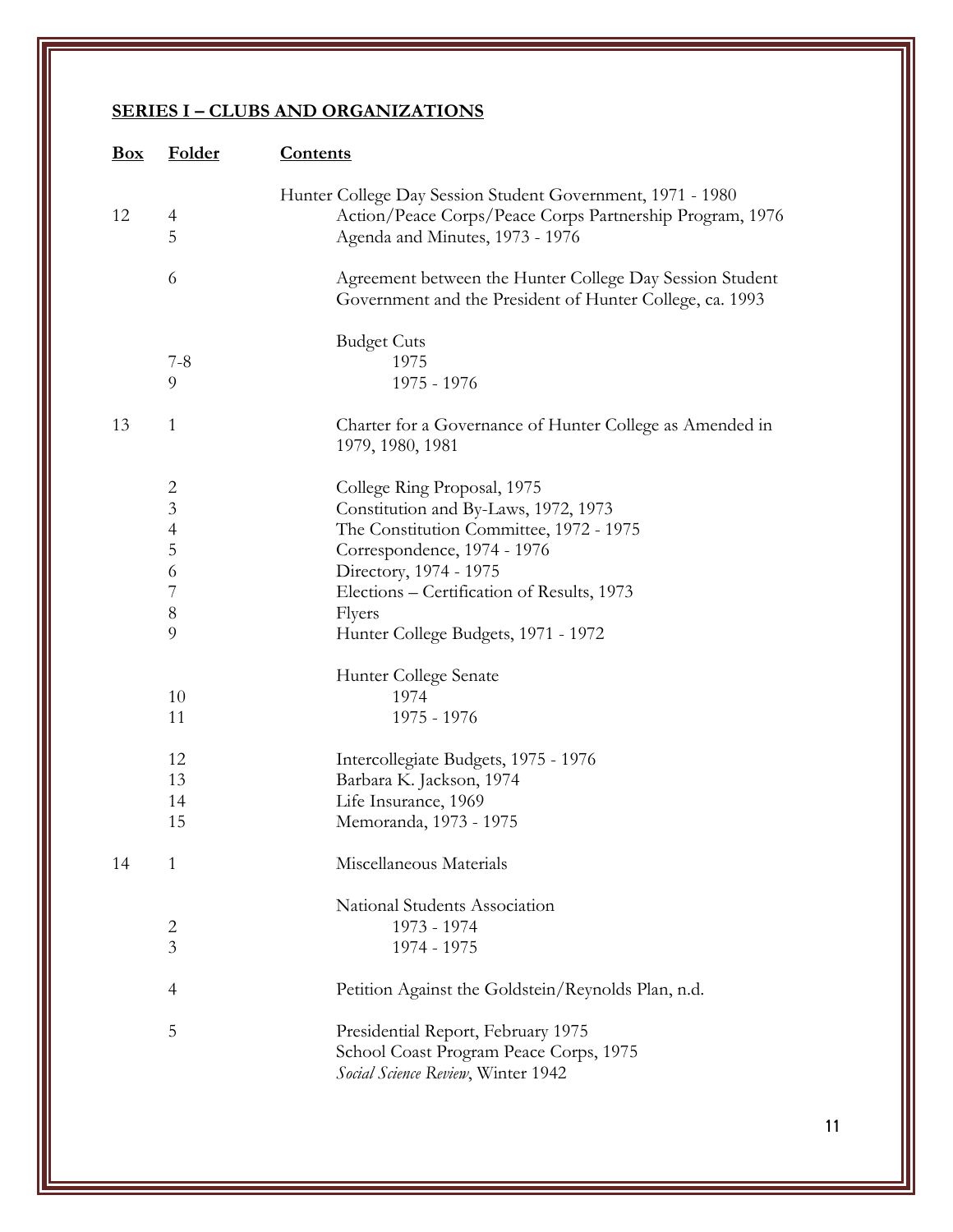| Box | <b>Folder</b>                                                           | <b>Contents</b>                                                                                                                                                                                                                                                                                                                                                               |
|-----|-------------------------------------------------------------------------|-------------------------------------------------------------------------------------------------------------------------------------------------------------------------------------------------------------------------------------------------------------------------------------------------------------------------------------------------------------------------------|
| 14  | $6 - 7$<br>8                                                            | Hunter College Day Session Student Government, 1971 - 1980<br>Student Government Correspondence, 1979 - 1980<br>Student Recommendations, 1977 - 1979                                                                                                                                                                                                                          |
|     | 9<br>10<br>11<br>12<br>13                                               | Thoughts on the Changes in Student Activity Fee Regulations, 1975<br>The University Student Senate, 1974<br>Voter Registration, 1975 - 1976<br>Wistarion, 1975<br>The Yearbook Committee, 1974 -1975                                                                                                                                                                          |
| 15  | 1<br>$\mathbf{2}$<br>$3 - 4$<br>5<br>6<br>7<br>$8\,$<br>9               | Hunter College Day Session Student Government, 1981 - 1993<br>Academic Affairs, 1982 - 1983<br>Academic Affairs Commissioner, 1984<br>Administration, 1984 - 1985<br>Administration - Correspondence, 1984 - 1985<br>Administration - Memoranda, 1982 - 1983<br>African Famine Relief, 1985<br>Agenda for Executive Board Meeting, 1984<br>American Committee on Africa, 1984 |
|     | 10                                                                      | <b>Black Student Communication Organization Network</b><br>Board of Trustees, 1983                                                                                                                                                                                                                                                                                            |
|     | 11<br>12<br>13<br>14<br>15<br>16<br>17<br>18<br>19-20                   | Broadcasting Communication Club, 1982<br>Budget Committee, 1984 - 1985<br>Centro de Estudios Puertorriquenos, 1983<br>Child Care, 1982 - 1984<br>Child Care Committee, 1983 - 1984<br>Club Budgets, 1985 - 1986<br>Clubs, 1984<br>Correspondence, 1982 - 1983<br>CUNY Board of Trustees, 1984 - 1985                                                                          |
| 16  | $\mathbf{1}$<br>$\overline{c}$<br>$\overline{3}$<br>$\overline{4}$<br>5 | CUNY Board of Trustees - Minutes, 1984<br><b>CUNY Divestment Coalition</b> , 1984<br>CUNY Divestment Mailing List, ca. 1984<br>CUNY Student Governments, ca. 1985<br>Declaration Forms, 1985                                                                                                                                                                                  |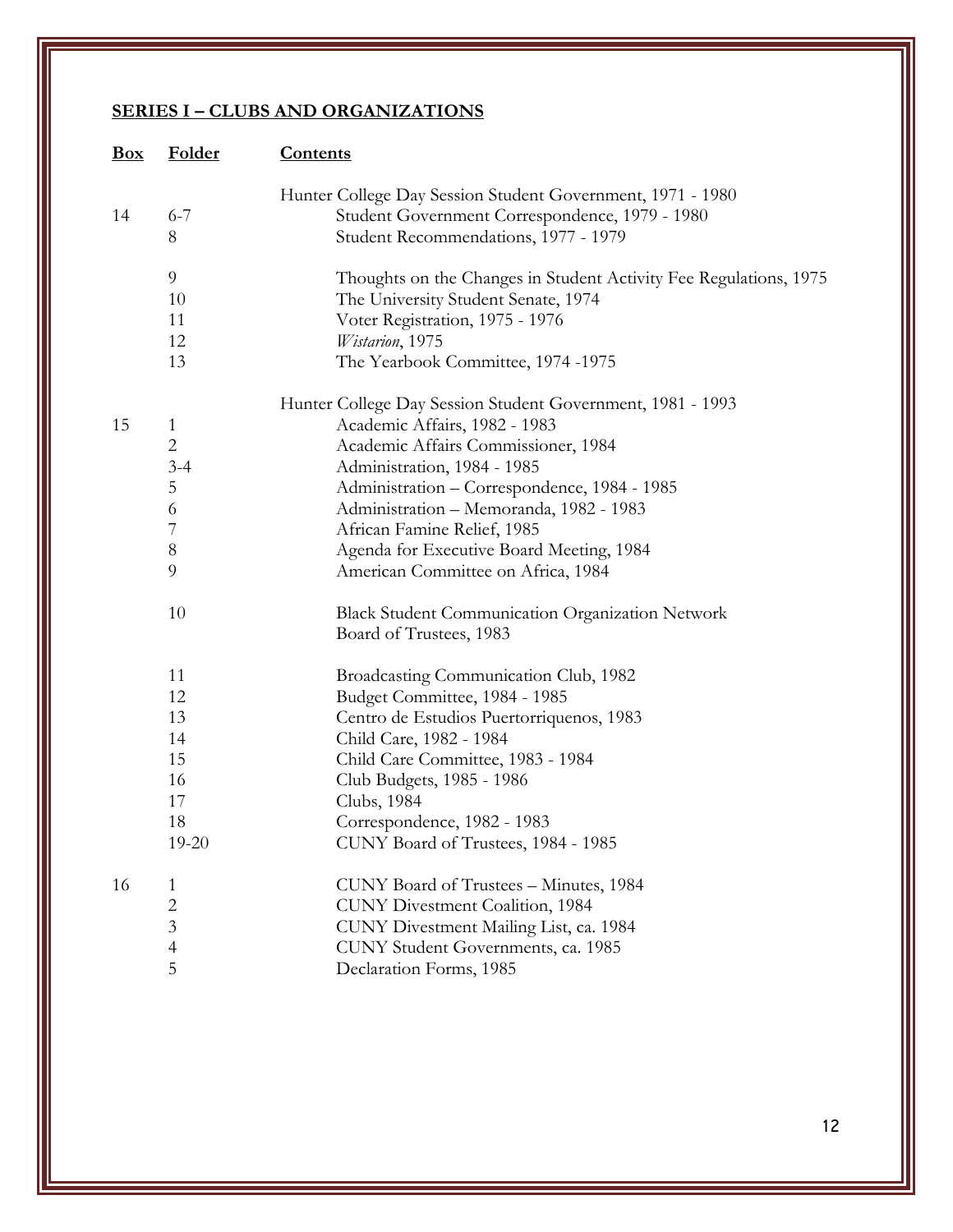| Box | <b>Folder</b>                                                        | <u>Contents</u>                                                                                                                                                                                                                                                                                                                                                  |
|-----|----------------------------------------------------------------------|------------------------------------------------------------------------------------------------------------------------------------------------------------------------------------------------------------------------------------------------------------------------------------------------------------------------------------------------------------------|
| 16  | 6<br>7-8<br>9<br>10<br>11<br>12<br>13<br>14                          | Hunter College Day Session Student Government, 1981 - 1993<br>DSSG Executive Board Minutes, 1984 - 1985<br><b>DSSG General Meeting, 1985</b><br><b>DSSG Miscellaneous Materials</b><br>DSSG News, 1990<br>DSSG Newsletter, 1989 - 1990<br>DSSG Refugees, 1983<br>DSSG Statement of Revenues, 1987 - 1993<br>Departments, 1984<br>Election Executive Board, 1985  |
| 17  | 1<br>$\overline{c}$<br>3<br>4<br>5<br>6<br>7<br>8<br>$9-10$<br>11    | Elections, 1983 - 1984<br>Envoy Open House, 1984<br>Evening Session, 1984 - 1985<br>Events - Minutes, 1984<br><b>Executive Committee</b> , 1984<br>Financial Control Board - Budget Committee, 1983 - 1984<br>Flyers, n.d.<br>Food Services, 1980 - 1982<br>General<br>Governor Mario Cuomo, 1985                                                                |
| 18  | 1<br>$\overline{2}$<br>$3 - 5$<br>6<br>7<br>8<br>9<br>10<br>11<br>12 | Heart Association - CPR Training, 1984<br>Hispanic Caucus, 1983<br>Hunter College Association, 1984 - 1985<br>Hunter College Free South Africa Committee, 1985<br>Hunter Divestment Constitution, n.d.<br>Hunter Envoy, 1985<br>Hunter Envoy - Miscellaneous<br>Information Packet, 1981<br>Information Packet, 1983<br>Inter-American Affairs Program, ca. 1985 |
| 19  | 1<br>$\overline{2}$<br>3<br>$\overline{4}$<br>5<br>6<br>7<br>8<br>9  | Inter Office Memoranda, 1982 - 1983<br>International Student Coalition, ca. 1985<br>Lawsuits Against the University, 1982 - 1983<br>Leadership Conference Background Readings<br>Leadership Manual, n.d.<br>LSAT, 1983<br>Medical Services, 1983<br>Memoranda, 1983 - 1984<br>Minutes, 1985                                                                      |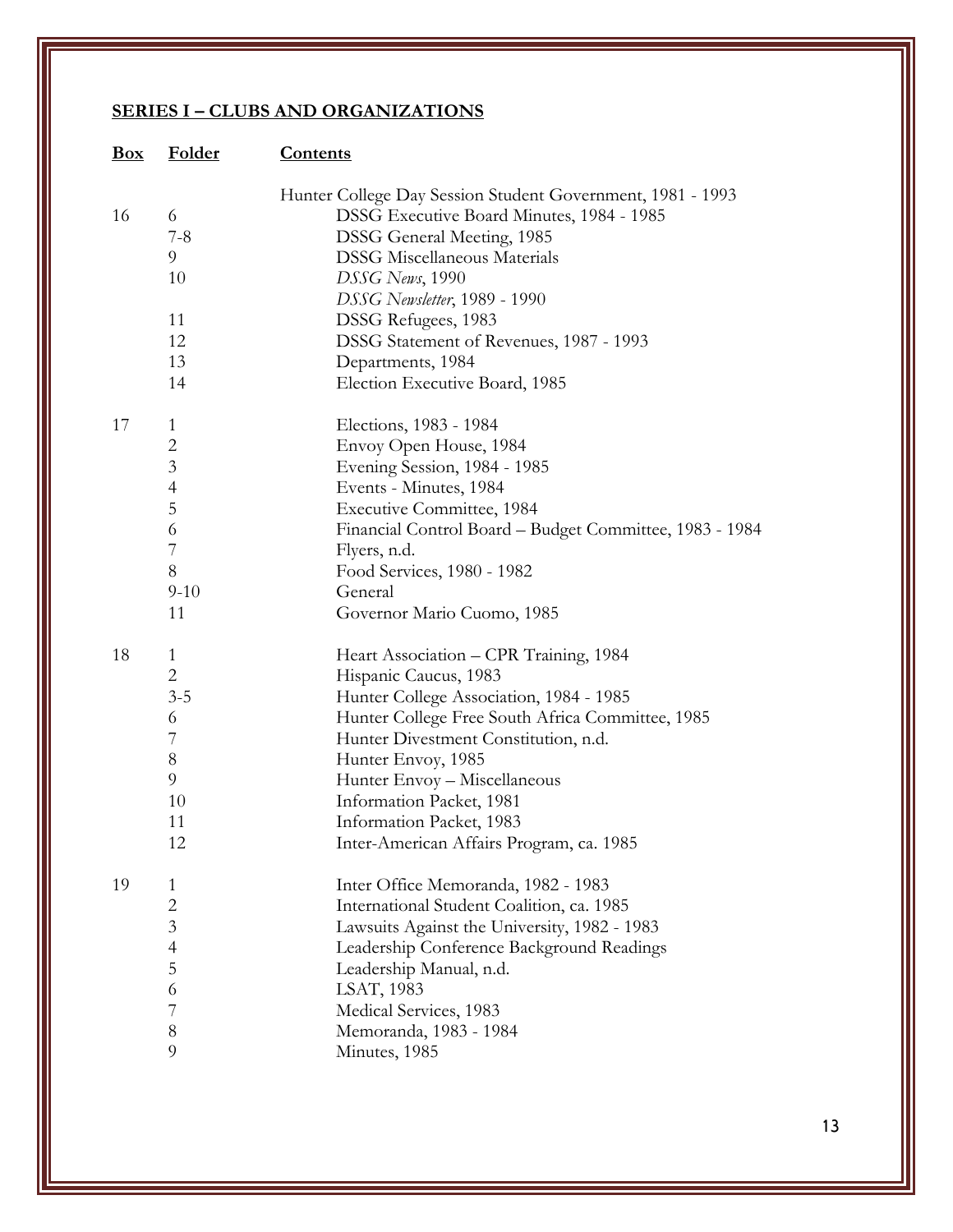| <b>Box</b> | <b>Folder</b>                                                                                             | <u>Contents</u>                                                                                                                                                                                                                                                                                                                                                                                    |
|------------|-----------------------------------------------------------------------------------------------------------|----------------------------------------------------------------------------------------------------------------------------------------------------------------------------------------------------------------------------------------------------------------------------------------------------------------------------------------------------------------------------------------------------|
| 20         | 1<br>$\overline{c}$<br>$\mathfrak{Z}$<br>$\overline{4}$<br>5<br>$6 - 7$<br>8<br>9<br>10<br>11<br>12<br>13 | Hunter College Day Session Student Government, 1981 - 1993<br>Miscellaneous Materials<br>Mondale/Ferraro, 1984<br>Moscow Festival, 1985<br>New York Heart Association, 1985<br>NGO, 1985<br>NYPIRG, 1985 - 1986<br>Open Line, 1984 - 1985<br>Petition for Candidacy, ca. 1985<br>Press Release, 1985<br>Proposed Events, ca. 1985<br>Proposed Italian Restaurant on Campus, 1983<br>PSC-CUNY, 1982 |
| 21         | $1 - 4$<br>5<br>6<br>7<br>8<br>9<br>10                                                                    | Public Affairs Committee, 1984 - 1985<br>Publications Board, 1984<br>Referendum, 1985<br>SA Divestment Packet National, 1984<br>SEC Meeting, 1985<br>Security, 1985<br>Senate Meeting, 1985                                                                                                                                                                                                        |
| 22         | 1<br>2<br>3<br>4<br>5<br>6<br>7<br>8<br>9<br>10                                                           | President Donna Shalala, 1985<br>Sponsored Events, ca. 1985<br>Status of Legislation, 1983 - 1985<br>Student Activity Fee, 1982 - 1983<br>Student Election Review Committee, 1983<br><b>Student Organizations</b><br>Student Senate, 1984<br>Student United Front, ca. 1982<br>The Three Rivers Model Security Council, 1982<br>Tuition Hikes, 1985                                                |
| 23         | 1<br>$2 - 3$<br>4<br>$5 - 6$<br>7                                                                         | Tutu, Bishop Desmond, December 22, 1984<br>University Student Senate<br>Budgets, 1985<br>United States Student Association, 1982<br>Update/DSSG, November 1984<br>Vital Newsletter, 1985                                                                                                                                                                                                           |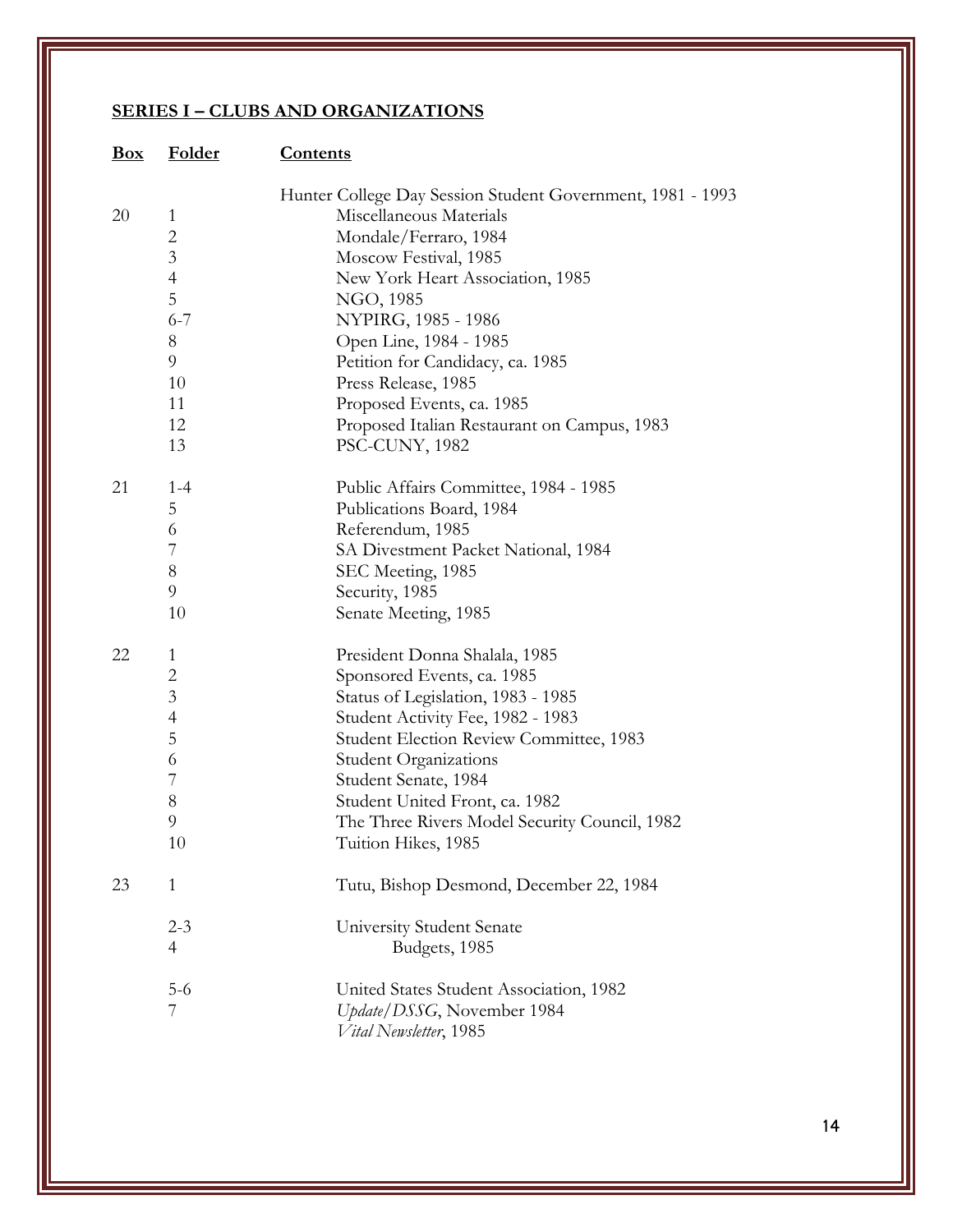| Box | <b>Folder</b>        | <b>Contents</b>                                                                                                                                             |
|-----|----------------------|-------------------------------------------------------------------------------------------------------------------------------------------------------------|
| 23  | $8 - 9$<br>$10 - 11$ | Hunter College Day Session Student Government, 1981 - 1993<br>Wistarion, 1985<br>Women's Issues, 1984 - 1985                                                |
|     |                      |                                                                                                                                                             |
| 24  | $\mathbf{1}$         | Hunter College Democratic Club, 1984                                                                                                                        |
|     |                      | Hunter College Evening Session Student Government<br>Club Charter Packet, 1987                                                                              |
|     | $\overline{2}$       | The C.U.N.Y. Crisis, Fall 1981<br>Office of the Evening Session, n.d.                                                                                       |
|     | $\mathfrak{Z}$       | Hunter College Mathematics Club<br>The Hunter Journal of Mathematics, April 1972                                                                            |
|     |                      | Hunter College Menorah Society<br>The Thirty-Fifth Anniversary of the Founding of the Hunter College<br>Menorah Society by Dr. Dora Askowitz, December 1947 |
|     |                      | Hunter College Writing Club<br>Firescapes: A Magazine of Fiction and Poetry, 1977                                                                           |
|     |                      | Inter Club Council of Hunter College<br>Constitution, n.d.                                                                                                  |
|     |                      | Interfaith Club of Hunter College<br>Constitution, 1947 - 1948, 1950                                                                                        |
|     |                      | Interfaith Council Hunter College in the Bronx<br>The Greek Letter, 1962                                                                                    |
|     |                      | Journalism Club of Hunter College<br>History of the Journalism Club, January 10, 1935                                                                       |
|     | $\overline{4}$       | The Keltic Club<br>Poet on a Rock, 1972 - 1976                                                                                                              |
|     | 5<br>6               | Latino Honor Society<br>Latino Inspiration Through Education, 1990 - 1992, 1994 - 1995, 1998<br>Miscellaneous Materials, 1990 - 1992                        |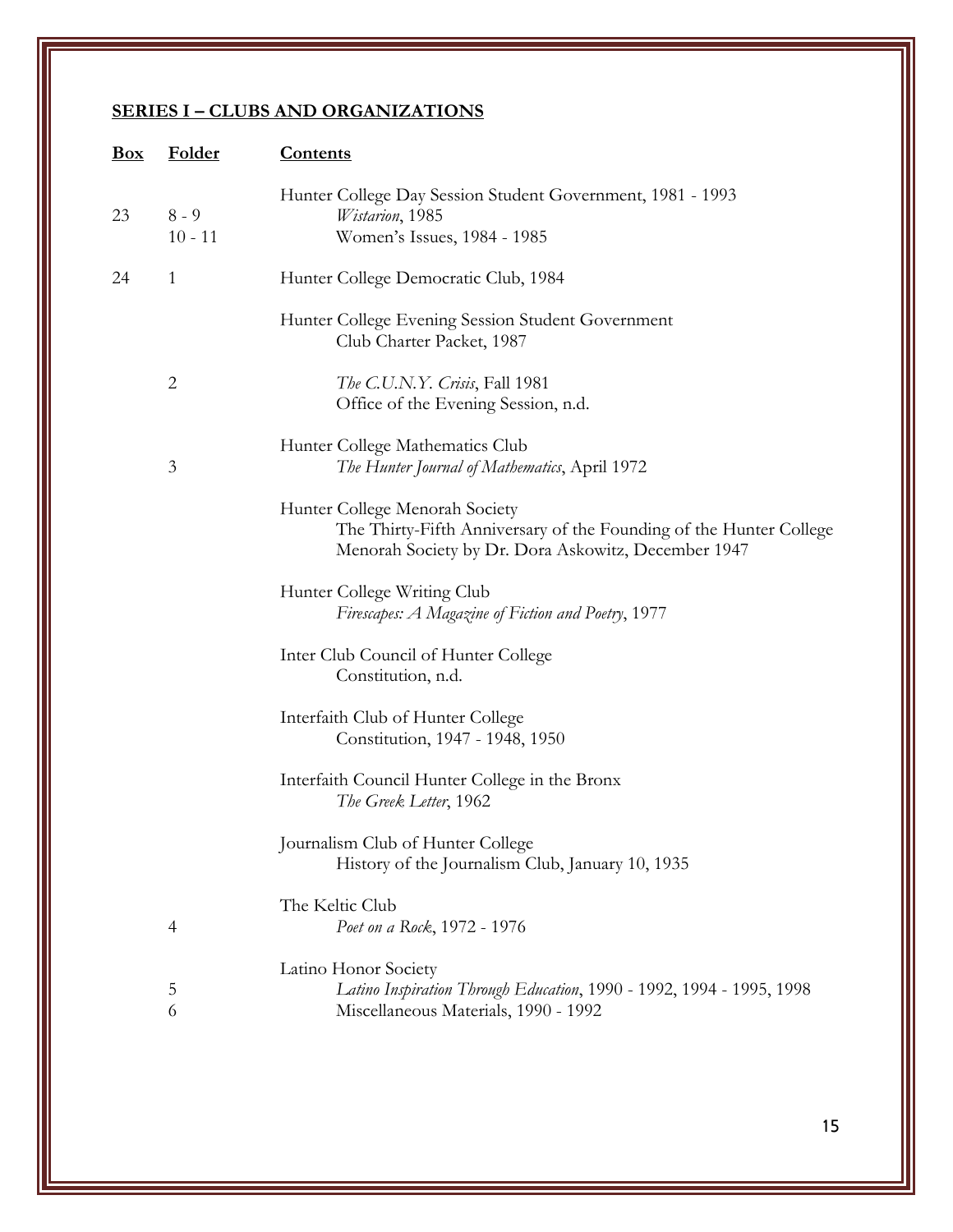| <u>Box</u> | <b>Folder</b>  | <u>Contents</u>                                                                                                              |
|------------|----------------|------------------------------------------------------------------------------------------------------------------------------|
| 24         | 7              | The Lutheran Club of Hunter College<br>Constitution, 1937                                                                    |
|            |                | The Mathematics Club of Hunter College<br>Constitution, 1953                                                                 |
|            |                | History of the Mathematics Club, 1937                                                                                        |
|            |                | Multi Cultural Club of Hunter College, ca. 1990's                                                                            |
| 25         | $\mathbf{1}$   | Muslim Student Association of Hunter College<br>The Islamic Times, 1991 - 1992, 1995                                         |
|            | $\overline{2}$ | Normal College English Club<br>Ye Pedlar's Pack, n.d.                                                                        |
|            |                | Normal College Science Club<br>Constitution and By-Laws, November 4, 1908<br>Spring Festival Program, May 13, 1913           |
|            |                | Organization of African Unity<br>Inquiry, 1979 - 1982 (Box 26)                                                               |
|            | 3              | Park Avenue Women's Athletic Association<br>Newsletter, November 1968                                                        |
|            |                | The Pasteur Physiology Club of Hunter College<br>The Nucleus, April, December 1937                                           |
|            |                | Phi Alpha Theta, 1975<br>This is Phi Alpha Theta - International Honor Society in History, 1972                              |
|            | $\overline{4}$ | Phi Iota Sigma, n.d.<br>Phi Sigma Gamma, n.d.                                                                                |
|            |                | Phi Sigma Mu<br>Constitution, March 1936<br>Membership List, 1936 - 1941<br>Minutes, 1936 - 1942<br>Pledge, January 22, 1937 |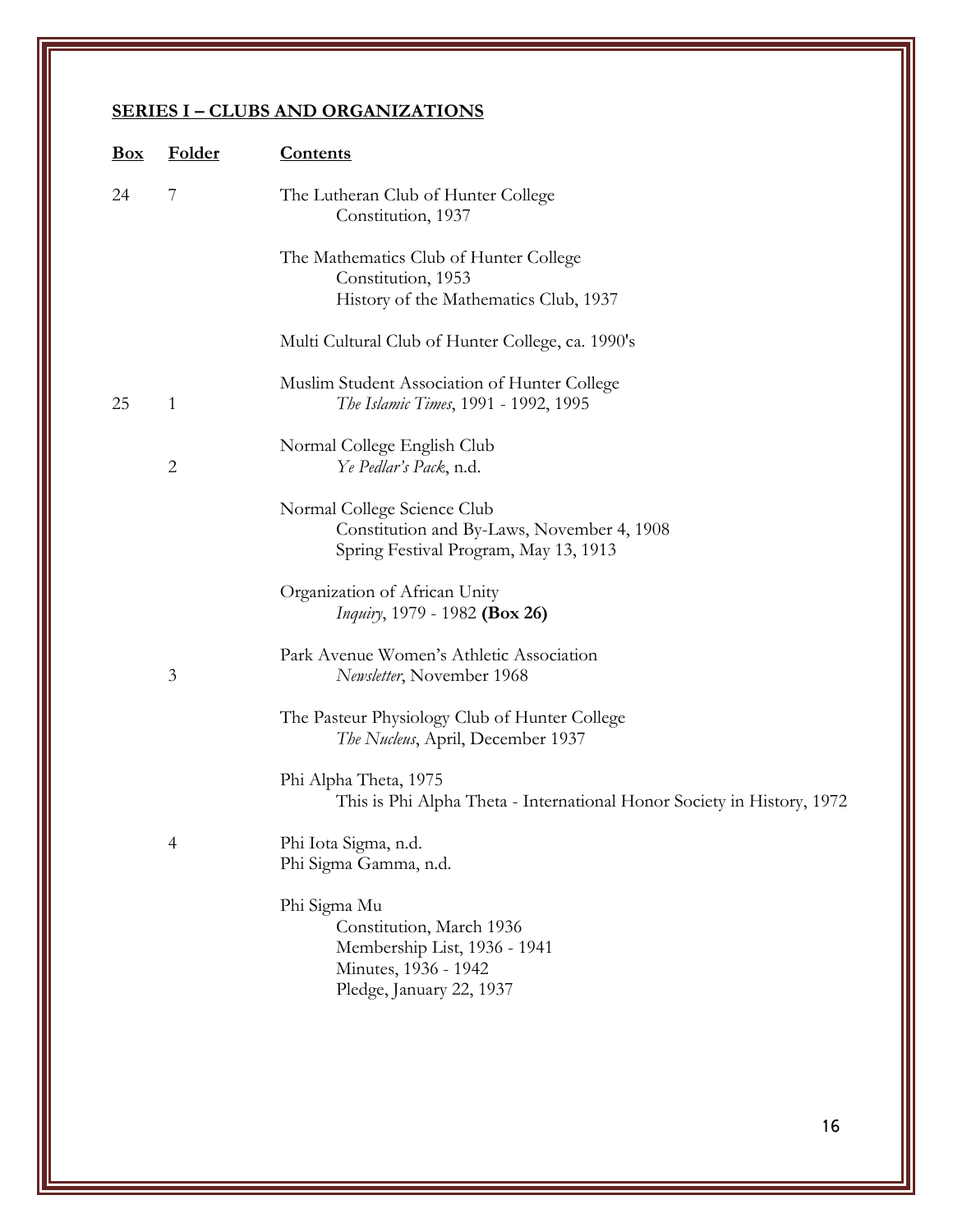| <b>Box</b> | Folder         | <b>Contents</b>                                                                                                 |
|------------|----------------|-----------------------------------------------------------------------------------------------------------------|
| 25         | $\overline{4}$ | Phi Sigma Sigma, n.d.                                                                                           |
|            |                | Philosophy Club of Hunter College<br>Constitution, 1948<br>Organon, May 1996, 1998                              |
|            |                | Physiology Club<br>Hygiene Hi-Jinks, 1952, 1953                                                                 |
|            | 5              | Pi Alpha Tau, 1927                                                                                              |
|            |                | Pi Mu Epsilon, 1927                                                                                             |
|            |                | Pi Phi Alpha, n.d.                                                                                              |
|            |                | Polish Club, May 5, 1993                                                                                        |
|            |                | Political Science Club<br>Challenge, 1962 - 1963<br>Newsline 1972 - 1973                                        |
|            |                | Proud Puerto Rican Student Union<br>Constitution, n.d.                                                          |
|            |                | PSI Sigma<br>Constitution, n.d.                                                                                 |
|            | 6              | The Science Club<br>Past, Present, Future Program, May 12, 1914<br>Science Applied and Misapplied, May 13, 1913 |
|            |                | Sigma Tau Delta, ca. 1937 and 1951                                                                              |
|            |                | Sigma Tau Upsilon Society, n.d.                                                                                 |
|            |                | Societate Latina Collegi Hunter Editum<br>Rostra, 1929, 1931, 1933                                              |
|            |                |                                                                                                                 |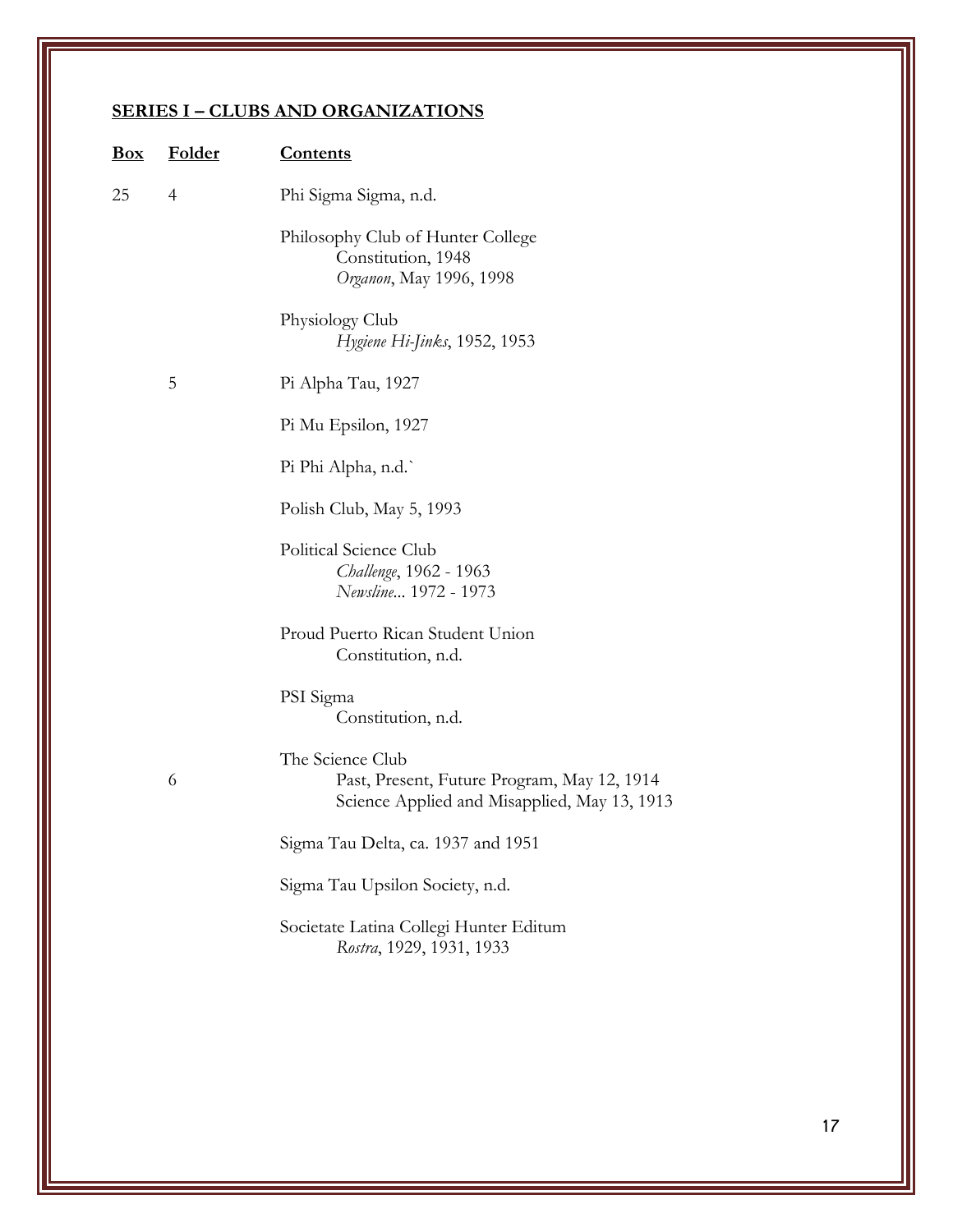| Box | Folder                                           | <b>Contents</b>                                                                                                              |
|-----|--------------------------------------------------|------------------------------------------------------------------------------------------------------------------------------|
| 25  | $\overline{7}$<br>8                              | Student Self-Government Association of Hunter College<br>Annual Reports, 1948 - 1949<br>Chapel/Assembly Reports, 1928 - 1961 |
|     | 9                                                | Christmas and Passover Assembly Programs, 1946 - 1964                                                                        |
|     | 10                                               | Committees<br><b>Bronx Campus Committee</b><br>Minutes, 1952 - 1961                                                          |
| 27  | $\mathbf{1}$<br>$\overline{2}$<br>$\overline{3}$ | The Curriculum Committee<br>Minutes, 1929 - 1932<br>Miscellaneous Materials<br>Reports, 1928 - 1935, 1949 - 1960             |
|     | $\overline{4}$<br>5<br>6                         | <b>Election Committee Reports</b><br>1939 - 1940<br>1941 - 1943<br>1944 - 1945                                               |
|     | 7<br>$8\,$<br>9                                  | Faculty Council Committee on Student Activities<br>1935 - 1941 *<br>1935 - 1961 *<br>1941 - 1960 *                           |
| 28  | $\mathbf{1}$<br>$\overline{2}$                   | Minutes, 1952 - 1961<br>Miscellaneous Materials, 1940 - 1959                                                                 |
|     | 3<br>$\overline{4}$                              | Faculty-Student Curriculum Committee<br>1924 - 1932<br>1952 - 1958                                                           |
|     | $5 - 6$                                          | House Plan Association<br>1937 - 1961                                                                                        |

\*(Folders 7- 9 were removed from a fragile binder and were maintained in their original order.)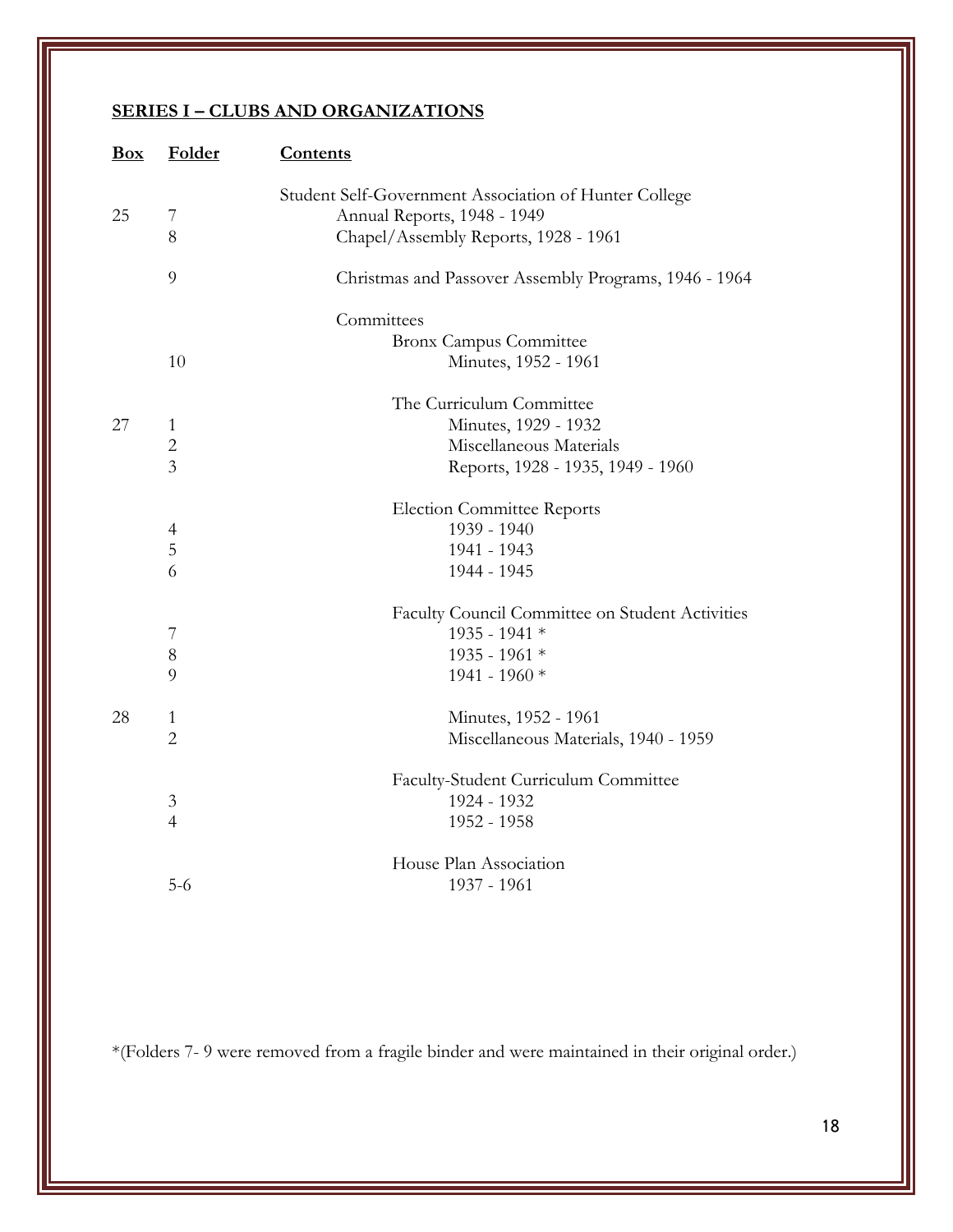| Folder                                                                               | <b>Contents</b>                                                                                                                                                                                                                                                                                                   |
|--------------------------------------------------------------------------------------|-------------------------------------------------------------------------------------------------------------------------------------------------------------------------------------------------------------------------------------------------------------------------------------------------------------------|
|                                                                                      | Student Self-Government Association of Hunter College<br>Committees                                                                                                                                                                                                                                               |
|                                                                                      | Inter Club Committee                                                                                                                                                                                                                                                                                              |
| 7                                                                                    | Constitution and By-Laws, n.d.                                                                                                                                                                                                                                                                                    |
| $8-9$                                                                                | Inter Club Council<br>1927 - 1957                                                                                                                                                                                                                                                                                 |
| 10                                                                                   | National Student Association Committee<br>1948                                                                                                                                                                                                                                                                    |
| $\mathbf{1}$                                                                         | 1952 - 1961                                                                                                                                                                                                                                                                                                       |
| $\overline{c}$                                                                       | Report of the Committee of Seven, n.d.                                                                                                                                                                                                                                                                            |
| 3                                                                                    | Constitution and By-Laws, May 1957                                                                                                                                                                                                                                                                                |
| $\overline{\mathcal{A}}$<br>5<br>6<br>$\overline{7}$<br>$8\,$<br>9<br>10<br>11<br>12 | Constitutions of Hunter College Student Clubs<br>$A - B$<br>$C - D$<br>$E - I$<br>$H - K$<br>$L - N$<br>$O - R$<br>${\mathcal S}$<br>$T - Y$<br>Constitutions of Hunter College Student Publications<br>Hunter College Arrow<br>Hunter College Bulletin<br>Hunter College Echo<br>Home Eco<br>Psyche<br>Wistarion |
|                                                                                      | Farewell Ceremony to the Class of January 1933, January 25, 1933                                                                                                                                                                                                                                                  |
| 13                                                                                   | Miscellaneous Materials                                                                                                                                                                                                                                                                                           |
| 14                                                                                   | Park Avenue Student Council<br>Constitution and By-Laws, May 1937<br>Minutes<br>October 1958 - October 1960                                                                                                                                                                                                       |
|                                                                                      |                                                                                                                                                                                                                                                                                                                   |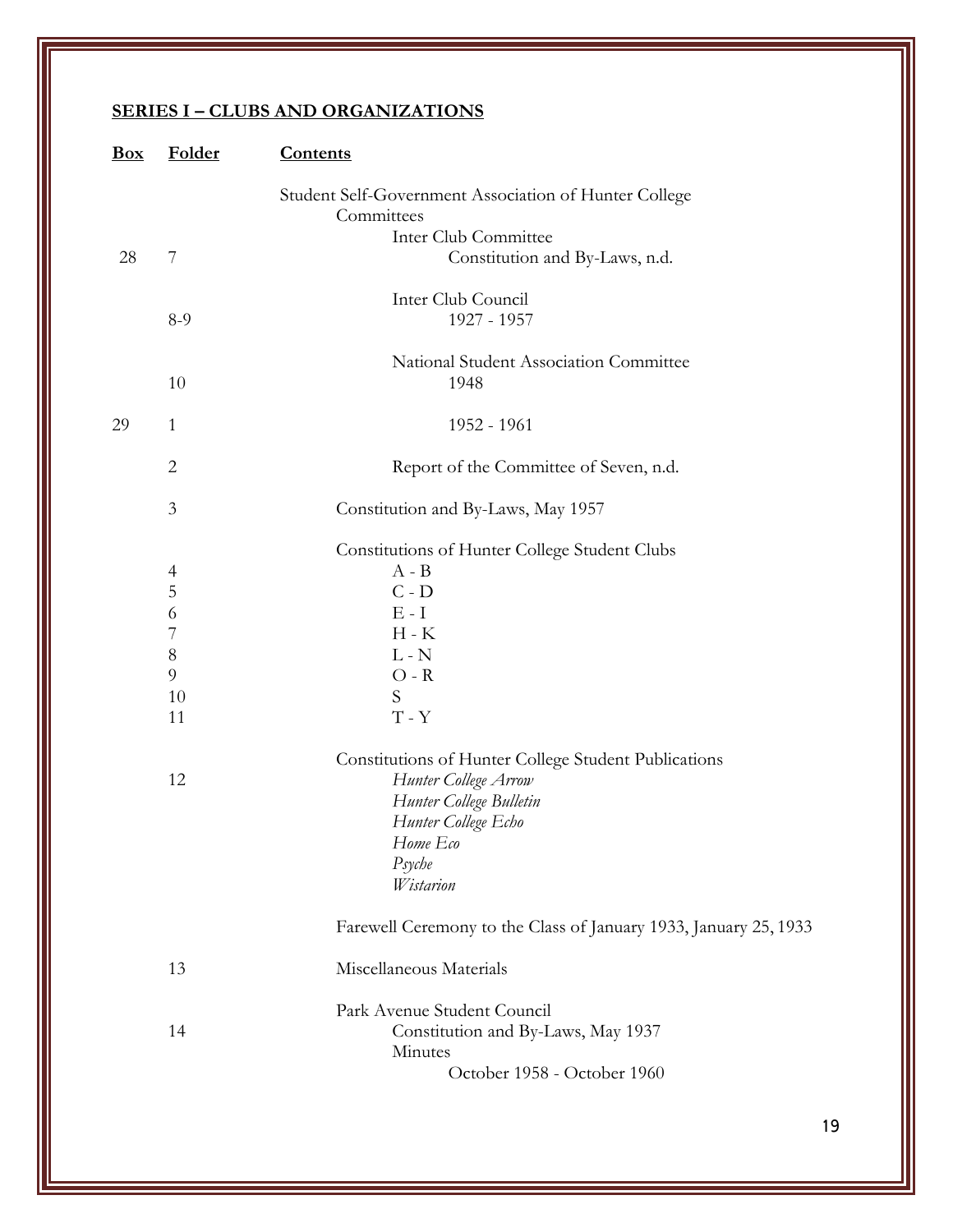| Box | <b>Folder</b>  | <b>Contents</b>                                                                                                                 |
|-----|----------------|---------------------------------------------------------------------------------------------------------------------------------|
|     |                | Student Self-Government Association of Hunter College                                                                           |
|     |                | Park Avenue Student Council                                                                                                     |
|     |                | Minutes                                                                                                                         |
| 30  | $\mathbf{1}$   | October 1961 - April 1962                                                                                                       |
|     |                | Publications                                                                                                                    |
|     |                | Freshman Booklet, 1928-1929                                                                                                     |
|     |                | Freshman Desk Book, 1946                                                                                                        |
|     |                | Hunter College Handbook, 1934, 1935                                                                                             |
|     |                | Hunter College Hand Book, 1929 - 1939 (Box 31)                                                                                  |
|     |                | Hunter College of the City of New York Classification<br>System, January 1930                                                   |
|     |                | Hunter College Student Association Booklet (Box 31)<br>1920 - 1921, 1921, 1921 - 1922,<br>1922 - 1923, 1924 - 1925, 1926 - 1927 |
|     | $\mathbf{2}$   | P.A.C. Spectator, May 4, 1964                                                                                                   |
|     |                | Park Avenue Council Gram, 1967                                                                                                  |
|     | 3              | Spectator, 1960 - 1964                                                                                                          |
|     | $\overline{4}$ | Twentieth Anniversary of the Student Self-Government Association,<br>February 24, 1932                                          |
|     | 5              | Student Association Day Programs, 1919 - 1921, 1923                                                                             |
|     | 6              | Student Club Flyers                                                                                                             |
|     |                | Student Council of the Normal/Hunter College                                                                                    |
|     |                | Council Day Programs                                                                                                            |
|     | 7              | 1915 - 1917, 1922, 1932, 1934, 1939                                                                                             |
|     |                | Dances                                                                                                                          |
|     | $8\,$          | 1931 - 1941                                                                                                                     |
|     | 9              | 1942 - 1950                                                                                                                     |
|     | 10             | 1951 - 1954                                                                                                                     |
|     | 11             | 1955 - 1959                                                                                                                     |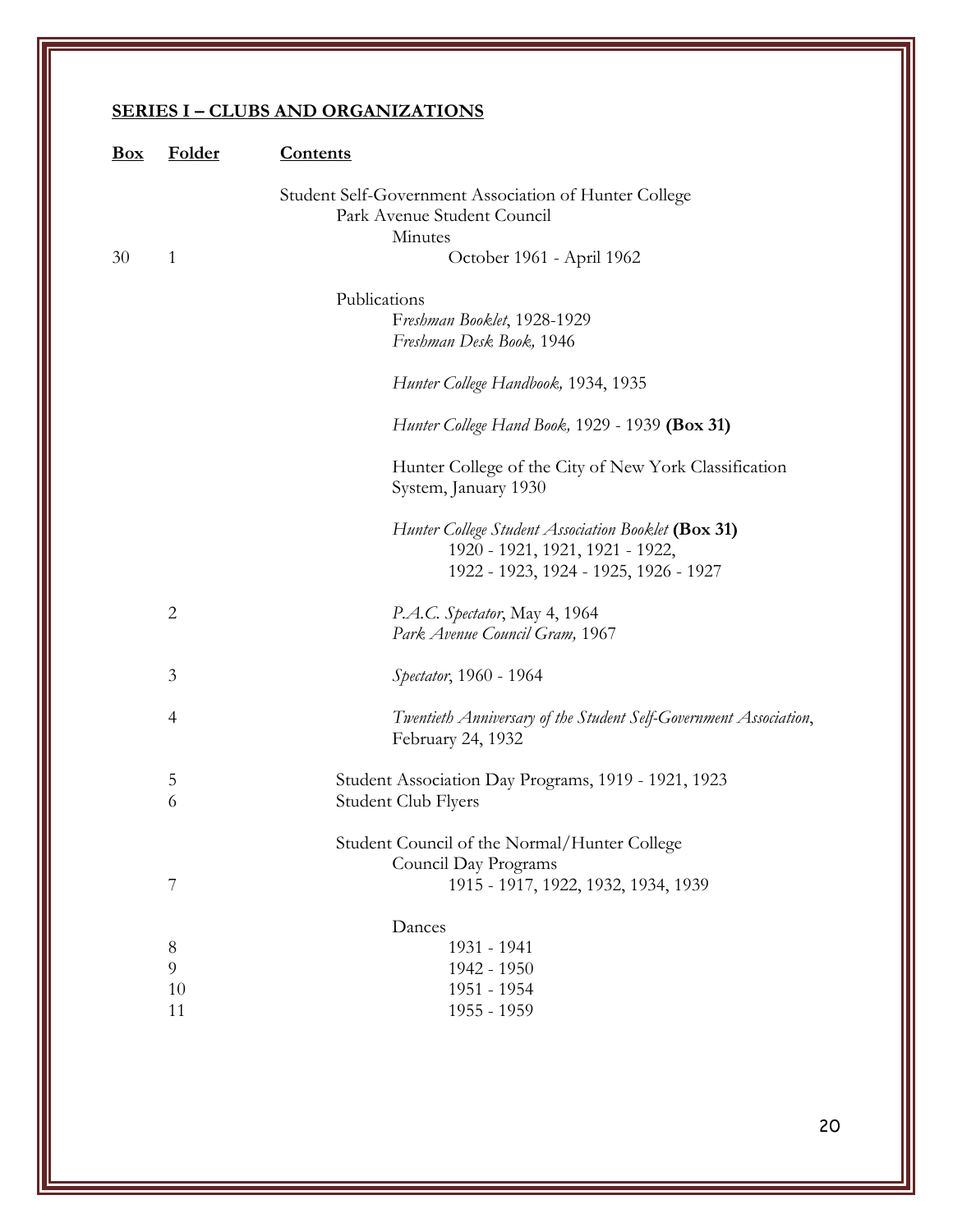| Student Self-Government Association of Hunter College<br>Student Council of the Normal/Hunter College<br><b>Executive Board Minutes</b><br>32<br>June 1912 - September 1914 (bound)<br>$\mathbf{1}$<br>$\overline{c}$<br>February 16, 1915 - January 31, 1919 (bound)<br>$\overline{3}$<br>September 1922 - December 1928<br>$\overline{4}$<br>January 1929 - June 1931<br>5<br>February 1932 - June 1933<br>6<br>September 1933 - December 1934 |  |
|--------------------------------------------------------------------------------------------------------------------------------------------------------------------------------------------------------------------------------------------------------------------------------------------------------------------------------------------------------------------------------------------------------------------------------------------------|--|
|                                                                                                                                                                                                                                                                                                                                                                                                                                                  |  |
|                                                                                                                                                                                                                                                                                                                                                                                                                                                  |  |
|                                                                                                                                                                                                                                                                                                                                                                                                                                                  |  |
|                                                                                                                                                                                                                                                                                                                                                                                                                                                  |  |
|                                                                                                                                                                                                                                                                                                                                                                                                                                                  |  |
|                                                                                                                                                                                                                                                                                                                                                                                                                                                  |  |
|                                                                                                                                                                                                                                                                                                                                                                                                                                                  |  |
| 7<br>January 1935 - February 1936                                                                                                                                                                                                                                                                                                                                                                                                                |  |
| March 1936 - March 1937<br>33<br>$\mathbf{1}$                                                                                                                                                                                                                                                                                                                                                                                                    |  |
| $\overline{\mathbf{c}}$<br>April 1937 - November 1937                                                                                                                                                                                                                                                                                                                                                                                            |  |
| $\overline{3}$<br>December 1937                                                                                                                                                                                                                                                                                                                                                                                                                  |  |
| $\frac{4}{5}$<br>January - April 1938                                                                                                                                                                                                                                                                                                                                                                                                            |  |
| May 1938 - May 1939                                                                                                                                                                                                                                                                                                                                                                                                                              |  |
| 6<br>April 1938 - June 1939                                                                                                                                                                                                                                                                                                                                                                                                                      |  |
| 7<br>Report on Christmas Assembly, Passover Assembly,                                                                                                                                                                                                                                                                                                                                                                                            |  |
| Boar's Head Ceremony, and Birthday Assembly, 1949 - 1961                                                                                                                                                                                                                                                                                                                                                                                         |  |
| 8<br>Report on Student Council, n.d.                                                                                                                                                                                                                                                                                                                                                                                                             |  |
| The Student Council Bulletin                                                                                                                                                                                                                                                                                                                                                                                                                     |  |
| 9<br>February 14, 1911 - March 21, 1911                                                                                                                                                                                                                                                                                                                                                                                                          |  |
| 10<br>March 28, 1911 - April 25, 1911                                                                                                                                                                                                                                                                                                                                                                                                            |  |
| 11<br>Student Council Report on Text Book and Dress<br>Press Referendum, ca. 1966                                                                                                                                                                                                                                                                                                                                                                |  |
| Student Run Book Exchange, n.d.                                                                                                                                                                                                                                                                                                                                                                                                                  |  |
| Theta Beta Chapter of Sigma Tau Delta of Hunter College<br>$\mathbf{1}$<br>34<br>Pen Points, May 1950                                                                                                                                                                                                                                                                                                                                            |  |
| 3rd World Women's Collective of Hunter College<br>MOWITA, March 1984                                                                                                                                                                                                                                                                                                                                                                             |  |
| <i>The Voice of Inky</i> , 1983 - 1984                                                                                                                                                                                                                                                                                                                                                                                                           |  |
| Young Men's and Young Women's Division<br>Constitution, 1938                                                                                                                                                                                                                                                                                                                                                                                     |  |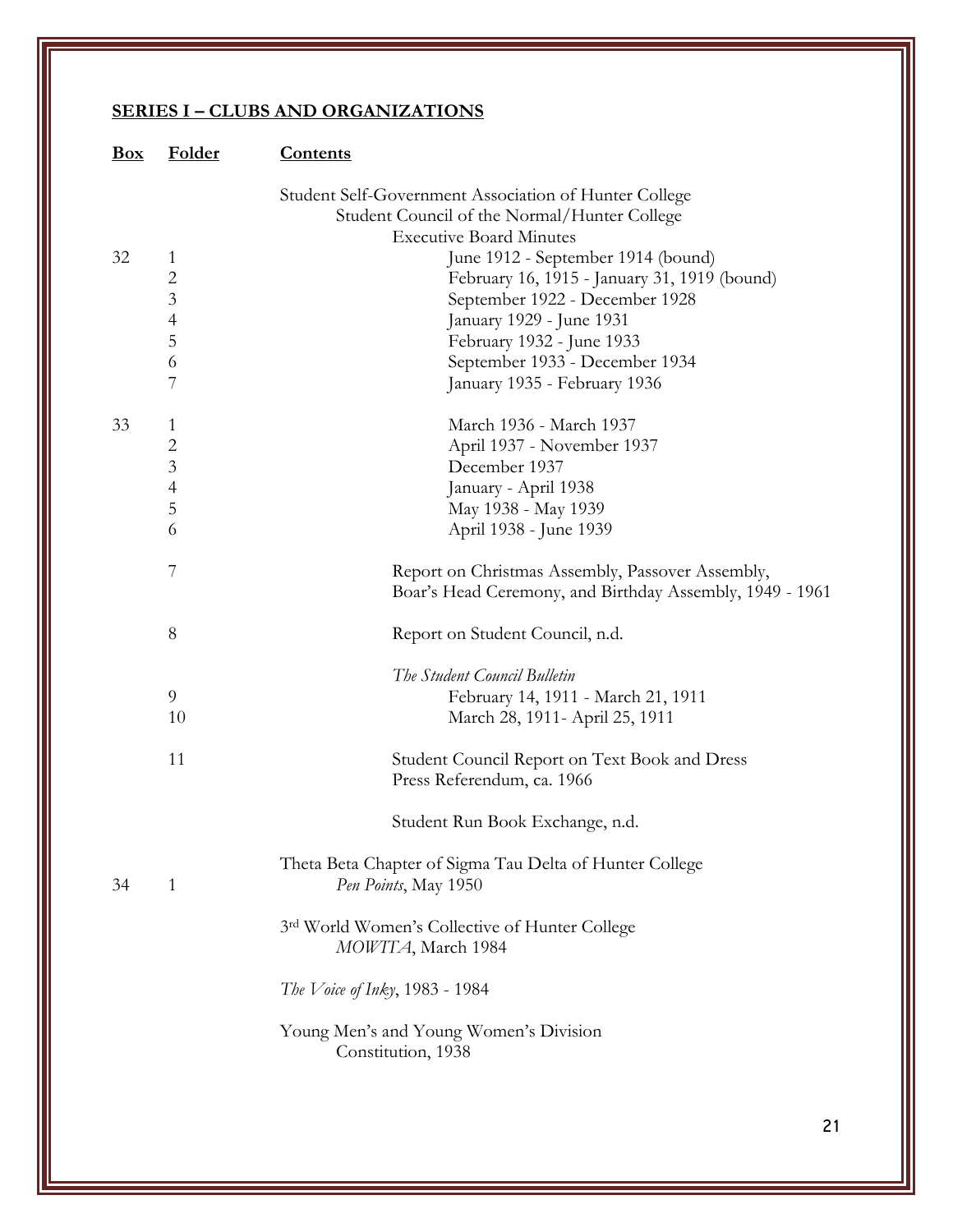| $\mathbf{Box}$ | <b>Folder</b>                                                     | <b>Contents</b>                                                                                                                                                         |  |
|----------------|-------------------------------------------------------------------|-------------------------------------------------------------------------------------------------------------------------------------------------------------------------|--|
| 34             | $\overline{2}$                                                    | <i>American Observer of Hunter College</i> , April 21, 1985<br>Anonymous, Fall 2007                                                                                     |  |
|                | 3                                                                 | Asylum, n.d.<br>Bio Chemistry News, 2003 - 2004<br>Christian Armour, May 1977                                                                                           |  |
|                | $\overline{4}$                                                    | Cult Magazine, 2013                                                                                                                                                     |  |
|                | 5                                                                 | The Eye: a Humanist Publication at Hunter, November 1995<br>Finger Prints, May 1984<br>Firescapes: a Magazine of Fiction and Poetry Hunter College<br>Flux, Spring 1985 |  |
|                | 6                                                                 | Guru, October 10, 1966<br>Hunter Anonymous, Spring 2008                                                                                                                 |  |
| 35             | $\mathbf{1}$                                                      | Hakol: The Jewish Voice at Hunter College<br>$2005 - 2006$                                                                                                              |  |
|                | $\overline{c}$<br>$\overline{3}$<br>$\overline{4}$<br>5<br>6<br>7 | Honors Review<br>1997<br>1998<br>1999<br>2000<br>2001<br>2003                                                                                                           |  |
|                | 8                                                                 | Hunted Hero Comics, 2013 - 2014                                                                                                                                         |  |
|                |                                                                   | Hunter Bulletin (Box 36)<br>September 20, 1948 - May 24, 1966 [microfiche]                                                                                              |  |
|                | 9                                                                 | Hunter College Art: Literary Art, n.d.                                                                                                                                  |  |
| 37             |                                                                   | The Hunter Clone, 1972 - 1975                                                                                                                                           |  |
| 38             |                                                                   | Hunter College Echo<br>1914<br>1915<br>1916<br>1917<br>1918                                                                                                             |  |
|                |                                                                   |                                                                                                                                                                         |  |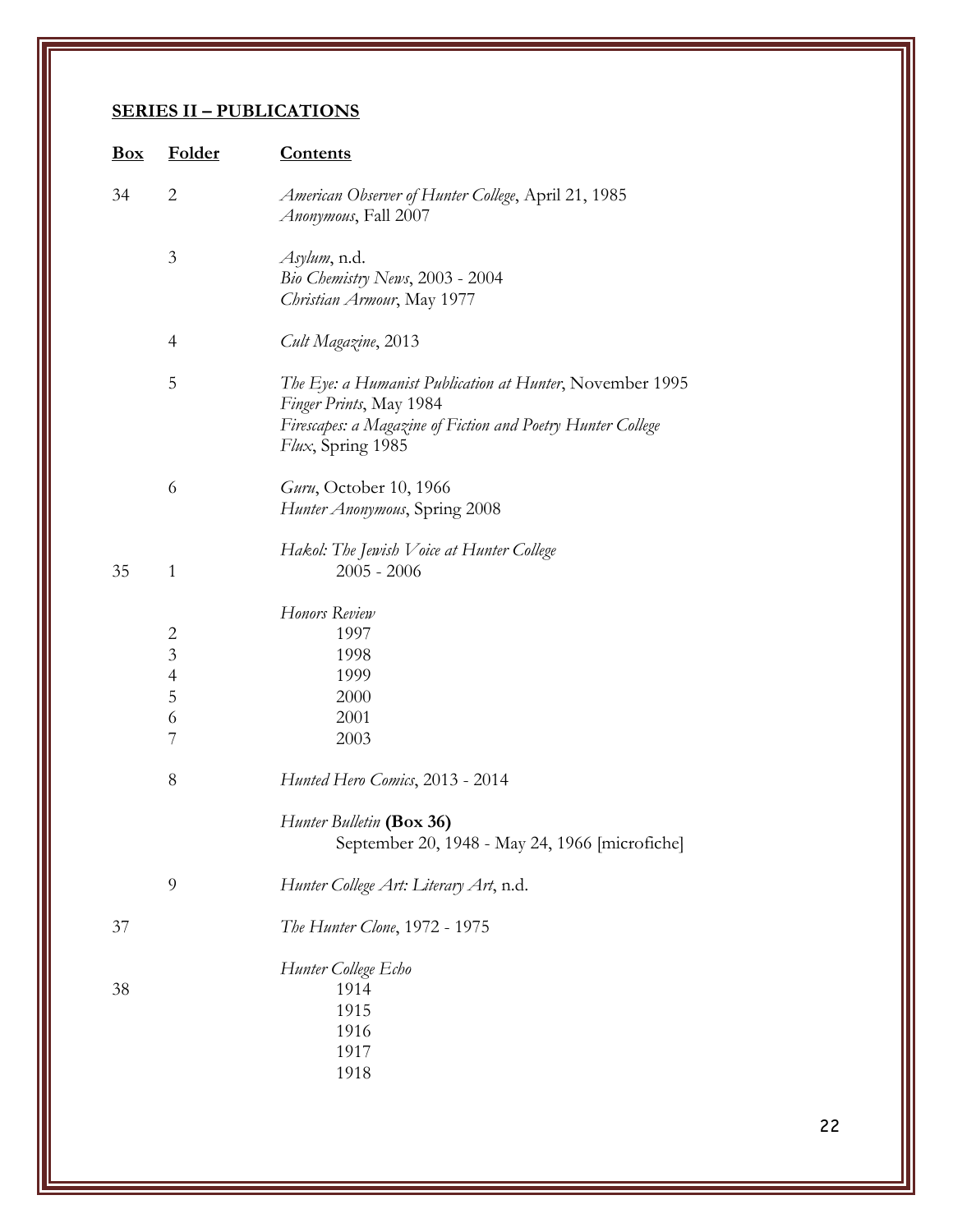| <u>Box</u> | <b>Folder</b>           | <b>Contents</b>         |
|------------|-------------------------|-------------------------|
|            |                         | Hunter College Echo     |
| 38         |                         | 1919                    |
|            |                         | 1920                    |
|            |                         | 1921                    |
| 39         | $\mathbf{1}$            | 1922                    |
|            |                         | 1923                    |
|            | $\frac{2}{3}$           | 1924                    |
|            | $\overline{4}$          | 1925                    |
| 40         | $\mathbf{1}$            | 1926                    |
|            | $\overline{c}$          | 1927                    |
|            | $\overline{\mathbf{3}}$ | 1928                    |
|            | $\overline{4}$          | 1929                    |
| 41         | $\mathbf{1}$            | 1930 - 1931             |
|            | $\overline{c}$          | 1932                    |
|            | $\overline{3}$          | 1933                    |
|            | $\overline{4}$          | 1934                    |
|            | 5                       | 1935                    |
|            | 6                       | 1936                    |
| 42         | $\mathbf{1}$            | 1937                    |
|            | $\overline{c}$          | 1937                    |
|            | $\overline{\mathbf{3}}$ | 1938                    |
|            | $\overline{4}$          | 1939                    |
|            | 5                       | 1940                    |
|            | 6                       | 1941                    |
|            | 7                       | 1942                    |
|            | 8                       | 1943                    |
|            | 9                       | 1944                    |
|            | 10                      | 1945                    |
| 43         | $\mathbf{1}$            | 1946 - 1948             |
|            | $\overline{c}$          | 1949 - 1951             |
|            | $\overline{\mathbf{3}}$ | 1953 - 1954             |
|            | $\overline{4}$          | 1955, 1957, 1959 - 1960 |
|            | 5                       | 1961 - 1966             |
|            |                         |                         |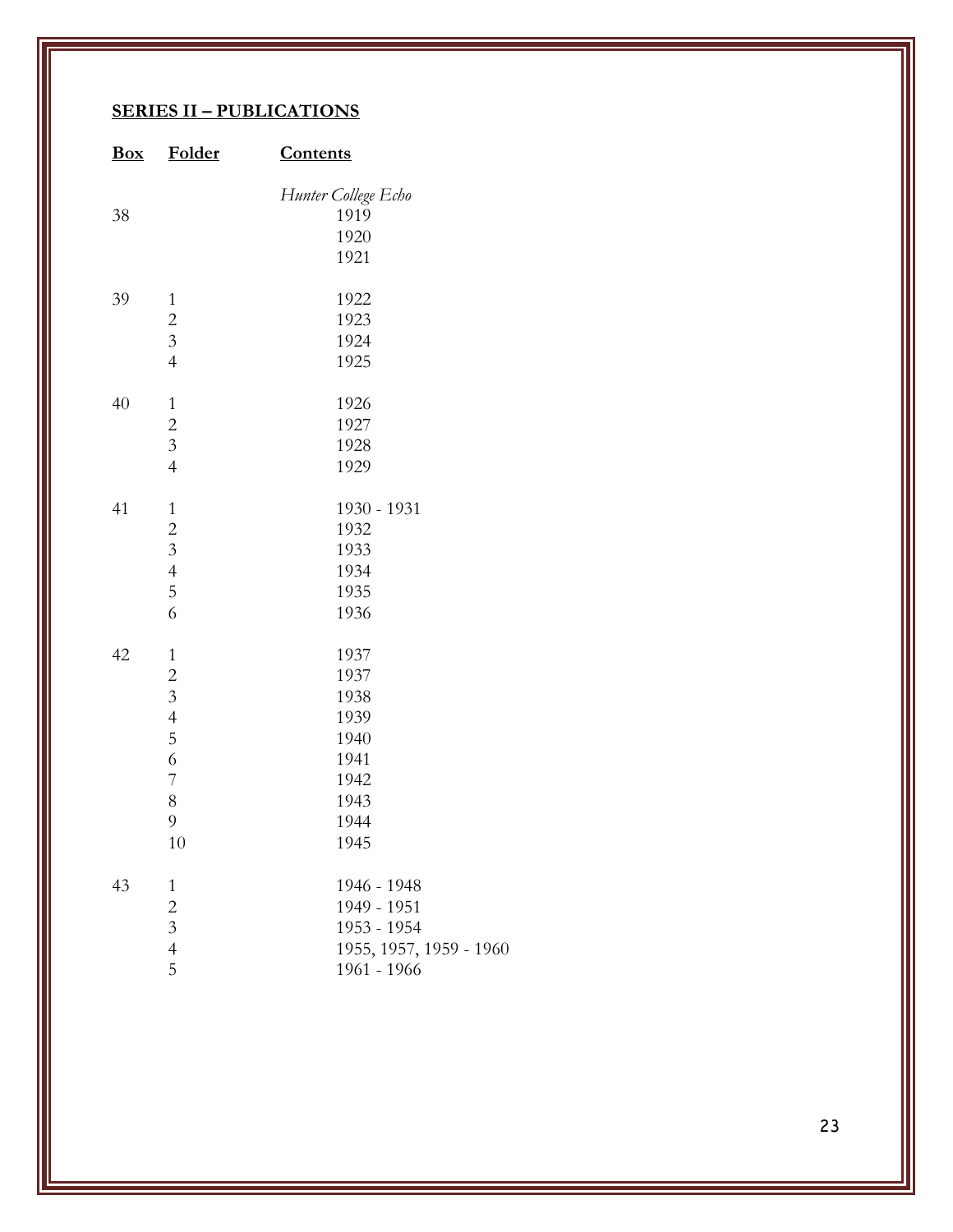| Box      | Folder      | <b>Contents</b>                                                     |
|----------|-------------|---------------------------------------------------------------------|
| 43       | 5<br>6<br>7 | Hunter College Studies<br>1953 - 1955<br>1964<br>1966               |
| 44       |             | 1958, 1964, 1966, 1968 [bound]                                      |
|          |             | Hunter Envoy (Box 36)<br>November 1966 - December 1980 [microfiche] |
|          |             | Hunter Envoy                                                        |
| 45       |             | 1970, 1974, 1978, 1981 - 1983                                       |
| 46       |             | 1984 - 1985                                                         |
| 47       |             | 1986                                                                |
| 48       |             | 1987                                                                |
| 49       |             | 1988                                                                |
| 50       |             | 1989                                                                |
| 51       |             | 1990                                                                |
| 52       |             | 1991 - 1992                                                         |
| 53       |             | 1993                                                                |
| 54       |             | 1994                                                                |
| 55       |             | 1995                                                                |
| 56       |             | 1996                                                                |
| 57       |             | 1997                                                                |
| 58       |             | 1998                                                                |
| 59       |             | 1999                                                                |
| 60       |             | 2000                                                                |
| 61       |             | 2001                                                                |
| 62       |             | 2002                                                                |
| 63       |             | 2003                                                                |
| 64       |             | 2004                                                                |
| 65       |             | 2005                                                                |
| 66       |             | 2006<br>2007                                                        |
| 67<br>68 |             | $2008 - 2009$                                                       |
| 69       |             | $2010 - 2011$                                                       |
| 70       |             | $2012 - 2014$                                                       |
| 71       |             |                                                                     |
| 72       |             |                                                                     |
| 73       |             |                                                                     |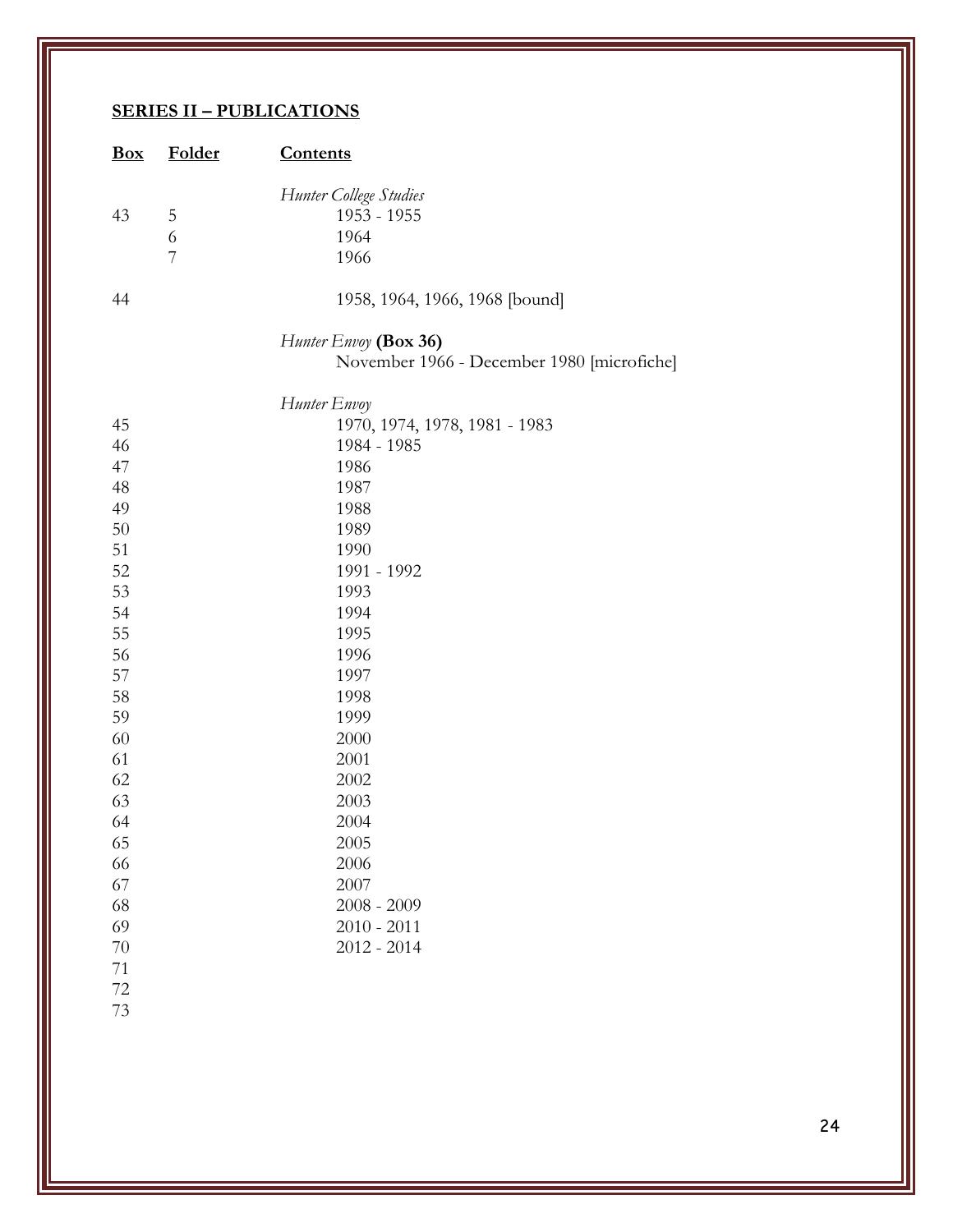| Box                                              | <b>Folder</b>  | <b>Contents</b>                                                                                         |
|--------------------------------------------------|----------------|---------------------------------------------------------------------------------------------------------|
| $\mathbf{1}$<br>74<br>Hunter Pitbull, March 1989 |                |                                                                                                         |
|                                                  | $\mathbf{2}$   | Hunter's Eye: a Humanist Paper, 1996 - 1997<br>I am a Woman Magazine, Spring 2005                       |
|                                                  | $\mathfrak{Z}$ | The Independent, May, October 1989<br>International Student's Newsletter, 1989                          |
|                                                  | $\overline{4}$ | The Ink Spot, 1973 -1974                                                                                |
|                                                  |                | Lesbians Rising (Box 75)<br>1976 - 1983                                                                 |
|                                                  | 5              | The Literati, March 1920, January 1927<br>Lotus: The Asian American Perspective at Hunter College, 1989 |
|                                                  | 6              | Lotus Magazine, n.d.                                                                                    |
|                                                  |                | Magazine For Experiments in Art & Literature, 1969, 1970                                                |
| 76                                               | $\mathbf{1}$   | Nommo: The Literary Journal of African Diaspora, Spring 1989, Spring 1990                               |
|                                                  | $\overline{c}$ | Okios Plea, April 19 - 23, 1971                                                                         |
|                                                  |                | The Olivetree Review                                                                                    |
|                                                  | $\mathfrak{Z}$ | 1983 - 1984                                                                                             |
|                                                  | $\overline{4}$ | 1985 - 1986                                                                                             |
|                                                  | 5              | 1987 - 1988                                                                                             |
|                                                  | 6              | 1989 - 1990                                                                                             |
|                                                  | $\overline{7}$ | 1991                                                                                                    |
|                                                  | 8              | 1992                                                                                                    |
|                                                  | 9              | 1993                                                                                                    |
| 77                                               | $\mathbf{1}$   | 1994 - 1995                                                                                             |
|                                                  | $\overline{c}$ | 1996                                                                                                    |
|                                                  | $\overline{3}$ | 1997                                                                                                    |
|                                                  | $\overline{4}$ | 1998                                                                                                    |
|                                                  | 5              | 1999                                                                                                    |
|                                                  | 6              | 2000                                                                                                    |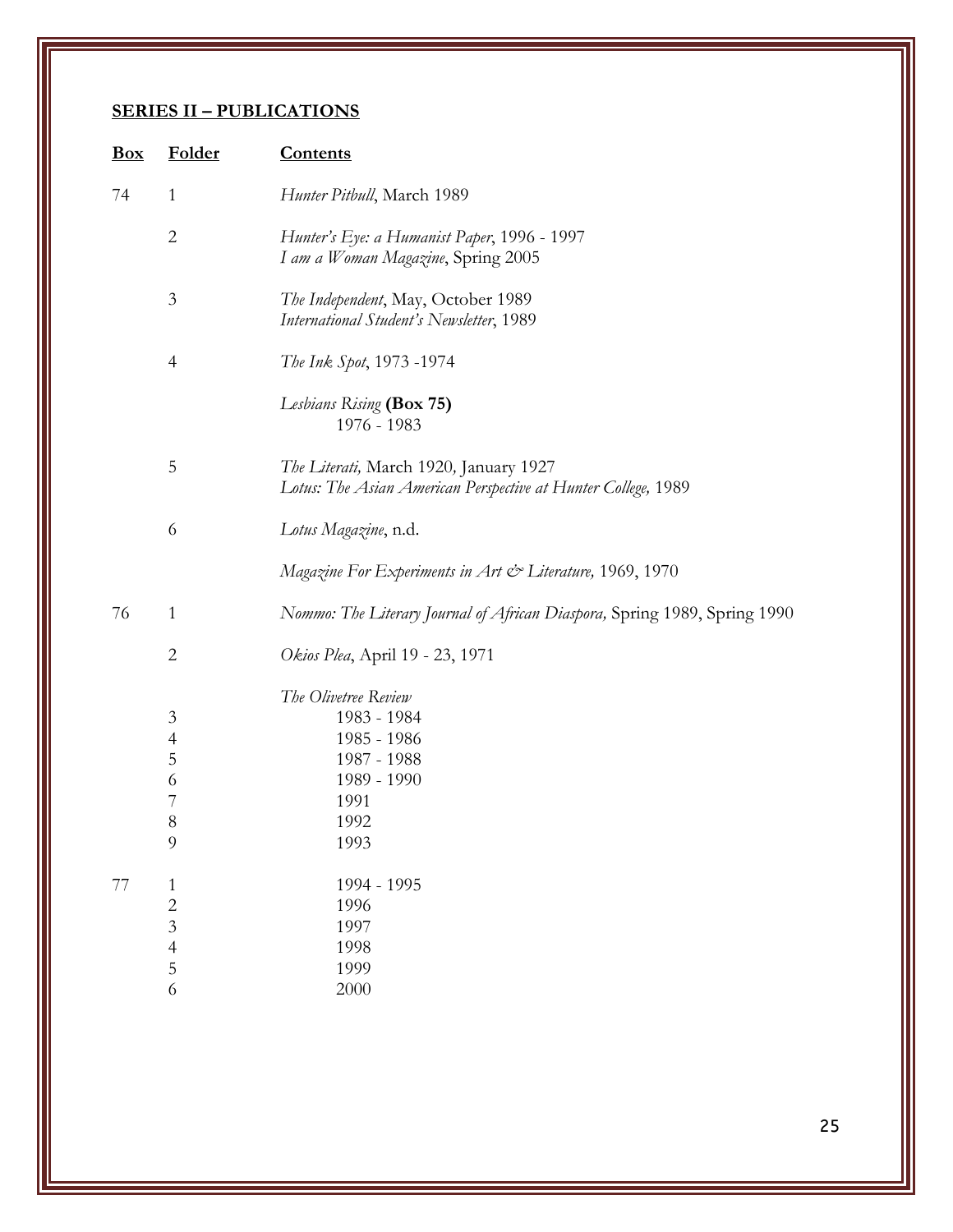| <b>Box</b> | Folder                                                                            | <b>Contents</b>                                                                                |  |
|------------|-----------------------------------------------------------------------------------|------------------------------------------------------------------------------------------------|--|
| 78         | $\mathbf{1}$<br>$\overline{c}$<br>3<br>$\overline{4}$<br>5<br>6                   | The Olivetree Review<br>2002<br>$2002 - 2003$<br>Winter 2003/2004<br>2005<br>2006<br>2007-2008 |  |
| 79         | $\mathbf{1}$<br>$\overline{c}$<br>$\overline{3}$                                  | $2009 - 2010$<br>$2011 - 2012$<br>$2012 - 2013$                                                |  |
| 80         | $\mathbf{1}$<br>$\overline{c}$                                                    | Perspectives (WRFH), October 19, 1973<br>Perspectives Magazine, 1986                           |  |
|            | 3<br>$\overline{4}$<br>5<br>6                                                     | Photoglaz<br>1990<br>1991<br>1993 - 1995<br>1996                                               |  |
| 81         |                                                                                   | Рпеита<br>1973 - 1976                                                                          |  |
| 82         |                                                                                   | 1977 - 1981                                                                                    |  |
| 83         | $\mathbf{1}$<br>$\overline{c}$<br>$\overline{3}$<br>$\overline{4}$<br>5<br>6<br>7 | 1982<br>1983<br>1984<br>1985<br>1986 - 1987<br>1988 - 1989<br>1993                             |  |
| 84         | $\mathbf{1}$<br>$\mathfrak{2}$                                                    | Poder: A Journal of Feminist Literary Perspectives<br>1987 - 1988, 1991 - 1992<br>1993 - 1994  |  |
|            | $\mathfrak{Z}$                                                                    | Poetics, 1950 - 1951                                                                           |  |
|            | $\overline{4}$                                                                    | The Polemicist: Hunter's Journal of Neglected Opinion, March 1, 1993                           |  |
|            | 5                                                                                 | Political Paradigm: Hunter College Political Science Journal, Spring 2003                      |  |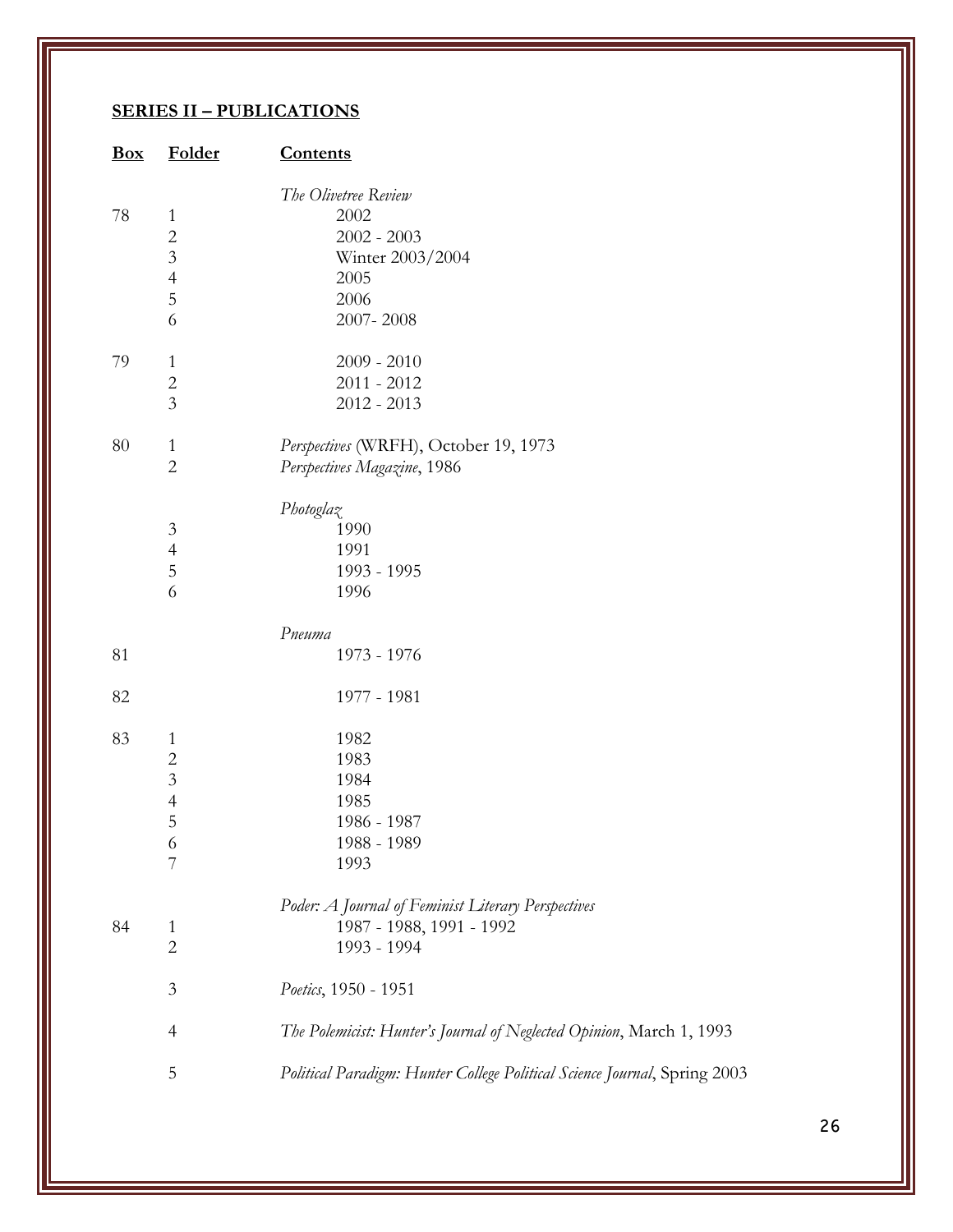| Box | Folder                                                                 | <u>Contents</u>                                                                                                                                                              |
|-----|------------------------------------------------------------------------|------------------------------------------------------------------------------------------------------------------------------------------------------------------------------|
| 84  | 6                                                                      | Psyche, n.d.<br>Psyche News, 1999 - 2001, 2004 - 2005                                                                                                                        |
|     | 7                                                                      | Pulse: The Inter-College Literary-Art Magazine, 1944 - 1946                                                                                                                  |
| 85  | $\mathbf{1}$                                                           | Re: Writers, Spring, 1984                                                                                                                                                    |
|     | $\overline{c}$<br>$\mathfrak{Z}$<br>$\overline{4}$<br>5<br>6<br>7<br>8 | Returning Woman: A Newsletter for the Woman Returning to College<br>1981 - 1983<br>1984 - 1985<br>1986<br>1987<br>1988<br>1989 - 1993<br>1994 - 1995, 1997 - 1998            |
| 86  | 1<br>$\overline{2}$                                                    | <b>Sabor: Photography Publication</b><br>Winter, 2002<br>Spring/Summer, 2003                                                                                                 |
|     | 3                                                                      | Sappho's Scribbler, 1994 - 1995, 1997 - 1998                                                                                                                                 |
|     |                                                                        | The Shield<br>1986 - 1992 (Box 88)<br>1993 - 1997 (Box 89)<br>1998 - 2001 (Box 90)<br>$2002 - 2003$ (Box 91)<br>$2004 - 2006$ (Box 92)<br>$2007$ - n.d. (Box 93)<br>(Box 94) |
|     |                                                                        | Spheric, 1989 - 1996, 2000 (Box 87)<br>Spoof, 2004 - 2006 (Box 87)                                                                                                           |
|     | 4                                                                      | Strike Now, October 29, 1975                                                                                                                                                 |
|     | 5                                                                      | Talisman, Winter 1986<br>Transformations, n.d.                                                                                                                               |
|     | 6                                                                      | The Uptowner, 1962 - 1964<br>Urban Review, 2005 - 2007                                                                                                                       |
|     | 7                                                                      | The Voice of Inky, 1983 - 1984                                                                                                                                               |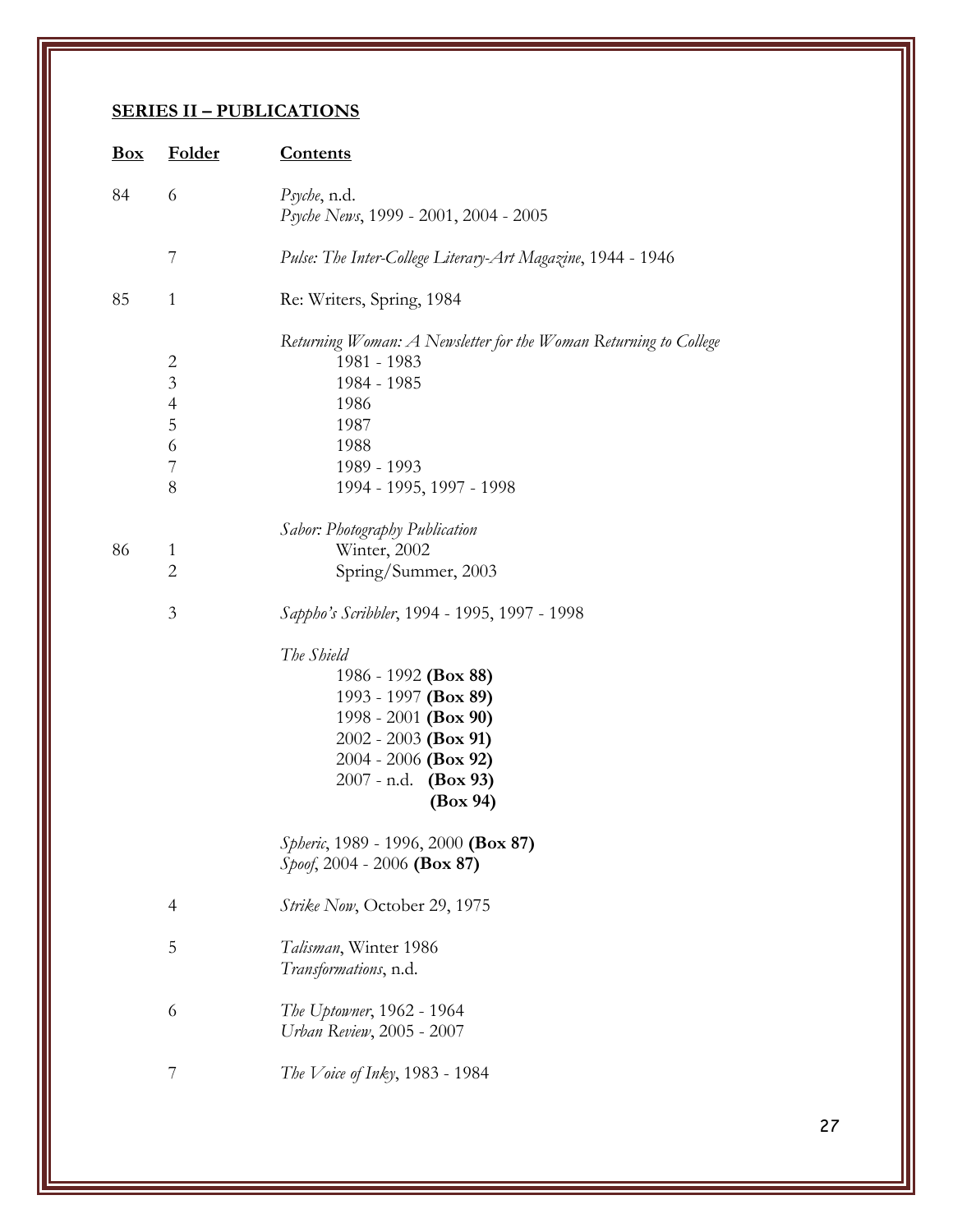| <b>Box</b> | Folder | Contents                           |
|------------|--------|------------------------------------|
| 86         | 8      | <i>Watchpiece</i> , April 27, 1956 |
|            | O)     | <i>Working Papers</i> , 1977       |
| 95         |        | The Word Print, 2006 - 2007        |
|            |        |                                    |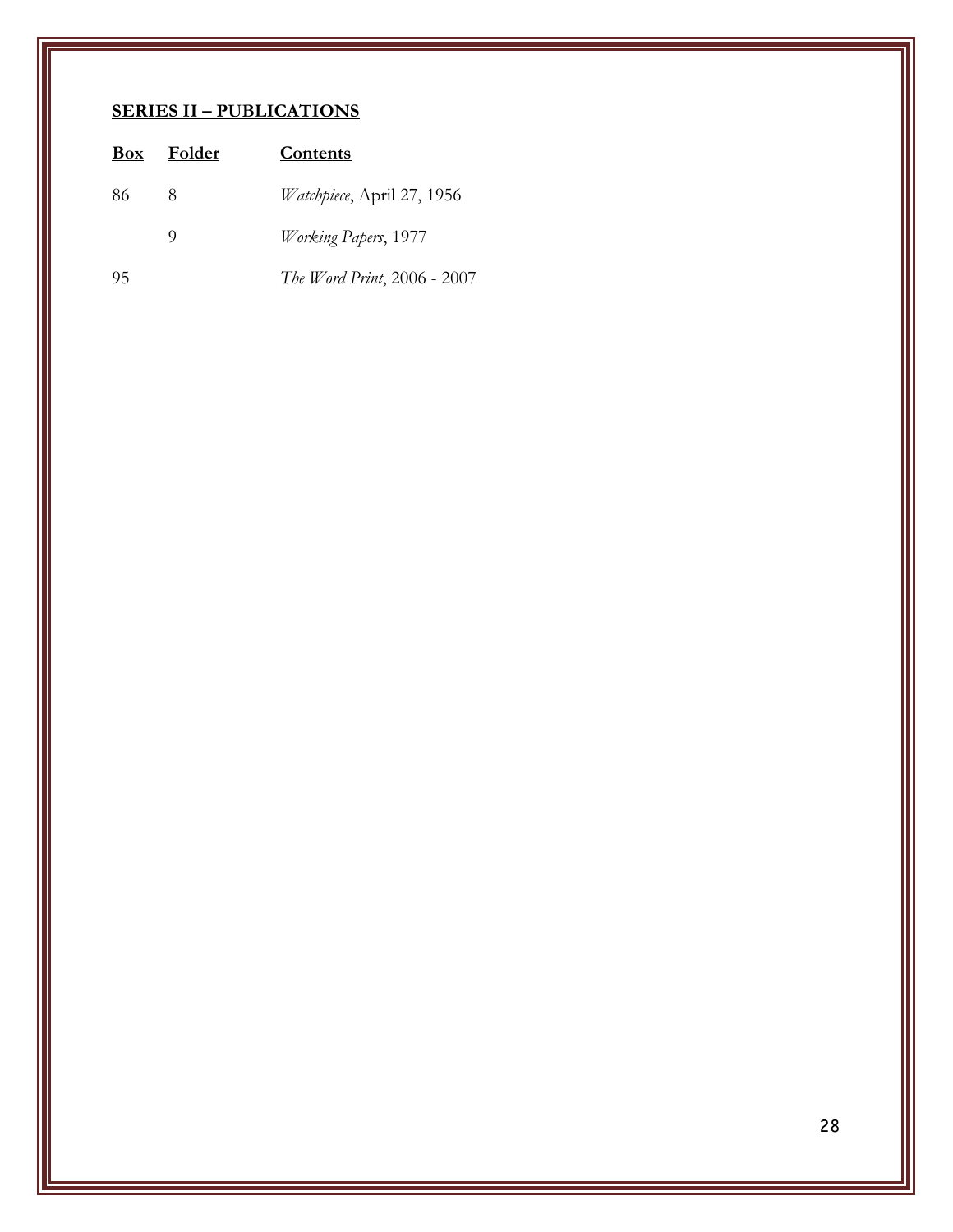## **ADDENDA**

| $\mathbf{Box}$ | Folder                         | <b>Contents</b>                                                                                                                                                                                            |
|----------------|--------------------------------|------------------------------------------------------------------------------------------------------------------------------------------------------------------------------------------------------------|
| 96             |                                | Alpha Beta Gamma Society of the Normal College<br>Catalogue of the Library, 1879<br>Constitution and By-Laws, 1871, 1886, 1903<br>Minutes, 1872 - 1877<br>Programs and Invitations, 1875, 1876, 1882, 1895 |
| 97             | $\mathbf{1}$<br>$\overline{2}$ | Annual Prize Debates [between Alpha Beta Gamma Society and the<br>Philomathean Society of the Normal College] Programs<br>1891 - 1896<br>1897 - 1905                                                       |
|                | $\mathfrak{Z}$                 | Barnard - Normal College Debates Programs, 1904, 1906                                                                                                                                                      |
|                |                                | Der Deutsche Derein of Hunter College<br>Three One Act Plays, Ticket April 29, 1926                                                                                                                        |
|                |                                | Hunter College Day Session Student Government, 1966 - 1976                                                                                                                                                 |
|                | $\overline{4}$                 | Budget Cuts, 1975                                                                                                                                                                                          |
|                | 5                              | Budgets, 1973, 1975                                                                                                                                                                                        |
|                | 6                              | Club Budgets, 1974, 1976                                                                                                                                                                                   |
|                | 7                              | Club Numbered Budgets, 1975, 1976                                                                                                                                                                          |
|                | $8\,$                          | Commissioner's Report, 1975                                                                                                                                                                                |
|                | 9                              | Correspondence, 1975, 1976                                                                                                                                                                                 |
| 98             | $\mathbf{1}$                   | Crisis at CUNY, 1975                                                                                                                                                                                       |
|                | $\overline{2}$                 | Directory of Student Organizations, 1967, 1974 - 1975                                                                                                                                                      |
|                | $\overline{\mathbf{3}}$        | Election Committee, 1975                                                                                                                                                                                   |
|                | $\overline{4}$                 | Elections, 1974                                                                                                                                                                                            |
|                | 5                              | Flyers                                                                                                                                                                                                     |
|                | 6                              | Fresh Election, 1975                                                                                                                                                                                       |
|                | 7                              | Hunter College Allocations Board, 1975 - 1976                                                                                                                                                              |
|                | $8\,$                          | Hunter College Senate Nominating Committee, 1975                                                                                                                                                           |
|                | 9                              | Letters, 1966, 1976                                                                                                                                                                                        |
|                | 10                             | Memoranda, 1973                                                                                                                                                                                            |
|                | 11                             | Minutes, 1974, 1975                                                                                                                                                                                        |
|                | 12                             | National Student Association, 1975                                                                                                                                                                         |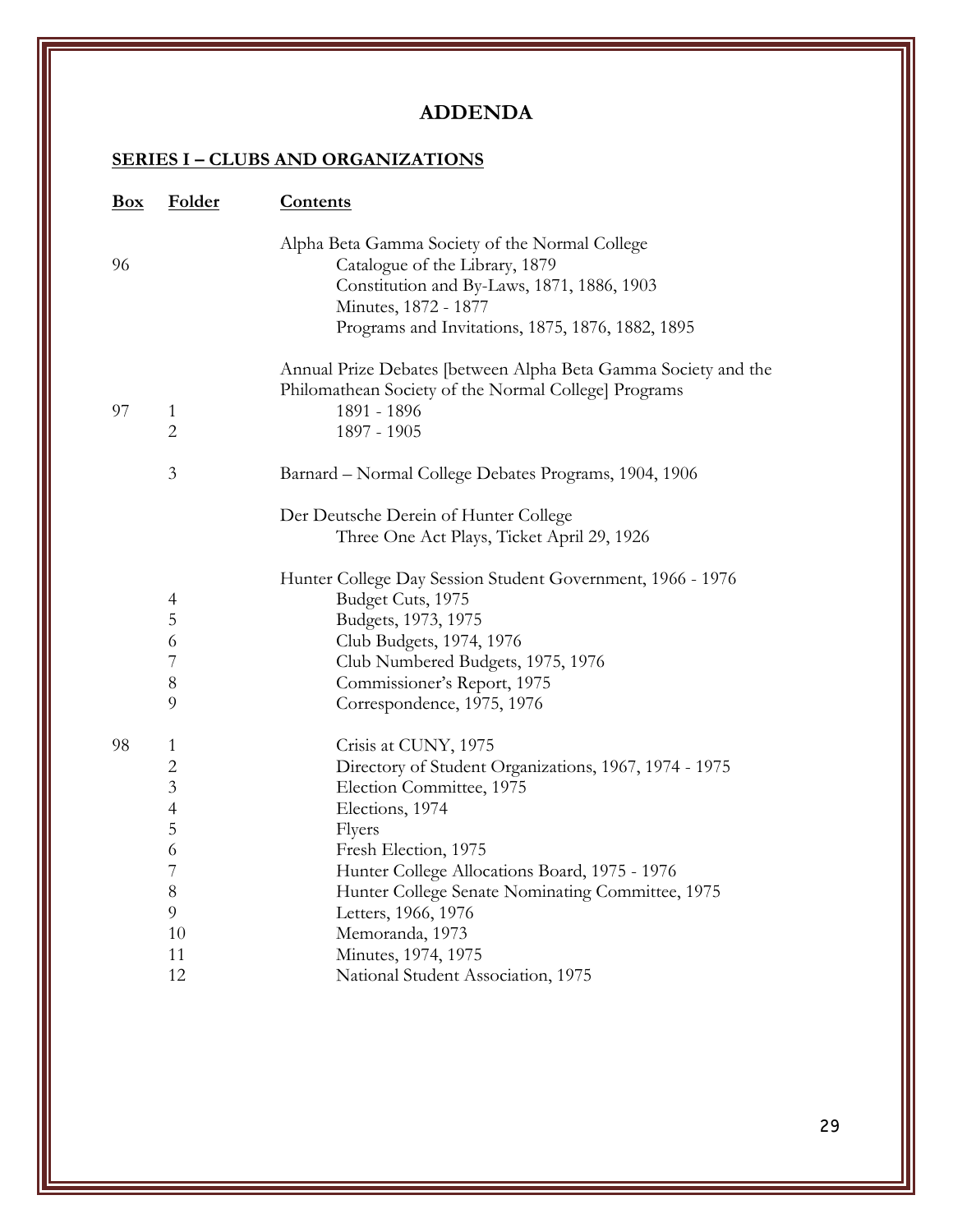| Box | Folder                                                                            | <b>Contents</b>                                                                                                                                                                                                                                                                                                                                                                                                                                                                                            |
|-----|-----------------------------------------------------------------------------------|------------------------------------------------------------------------------------------------------------------------------------------------------------------------------------------------------------------------------------------------------------------------------------------------------------------------------------------------------------------------------------------------------------------------------------------------------------------------------------------------------------|
| 98  | 13                                                                                | Hunter College Day Session Student Government, 1966 - 1976<br>Publications<br>The Congress and You, August 18 - 24, 1974<br>Gazette A Publication of Swissair, January 1974<br>Governance, 1974<br>NASCO Students of Cooperation, October 1975<br>National on Campus Report, n.d.<br>News: The City University of New York, April 27, 1975<br>Part of the Earth Catalog: Access to Travel, 1975<br>Postsecondary Education in New York State, March/April 1976<br>The Sketch Book of Kappa Pi, Spring 1975 |
| 99  | $\mathbf{1}$<br>$\overline{c}$                                                    | Reports, 1975<br>Frank Reiss, 1974 - 1976                                                                                                                                                                                                                                                                                                                                                                                                                                                                  |
|     | $\mathfrak{Z}$<br>$\overline{4}$                                                  | Senate Business<br>1972<br>1975, 1976                                                                                                                                                                                                                                                                                                                                                                                                                                                                      |
|     | 5                                                                                 | University Student Senate, 1975                                                                                                                                                                                                                                                                                                                                                                                                                                                                            |
|     | 6<br>7                                                                            | Wistarion<br>1975<br>1976                                                                                                                                                                                                                                                                                                                                                                                                                                                                                  |
| 100 | $\mathbf{1}$<br>$\overline{c}$<br>$\mathfrak{Z}$<br>$\overline{4}$<br>5<br>6<br>7 | Hunter College Day Session Student Government, 1981 - 1982, 1993<br>Candidates for Office<br>Clubs<br>Constitution and By-Laws, 1973, 1993<br>Flyers<br>Israeli Genocide in Lebanon, June 5, 1982<br>Letters<br>Miscellaneous Materials                                                                                                                                                                                                                                                                    |
|     | 8                                                                                 | Publications<br>The Board of Trustees' Statement of Policy on Student<br>Activity Fees, June 22, 1981                                                                                                                                                                                                                                                                                                                                                                                                      |
|     |                                                                                   | Palestine Perspectives, May - June 1982                                                                                                                                                                                                                                                                                                                                                                                                                                                                    |
|     | 9                                                                                 | University Student Senate, n.d.                                                                                                                                                                                                                                                                                                                                                                                                                                                                            |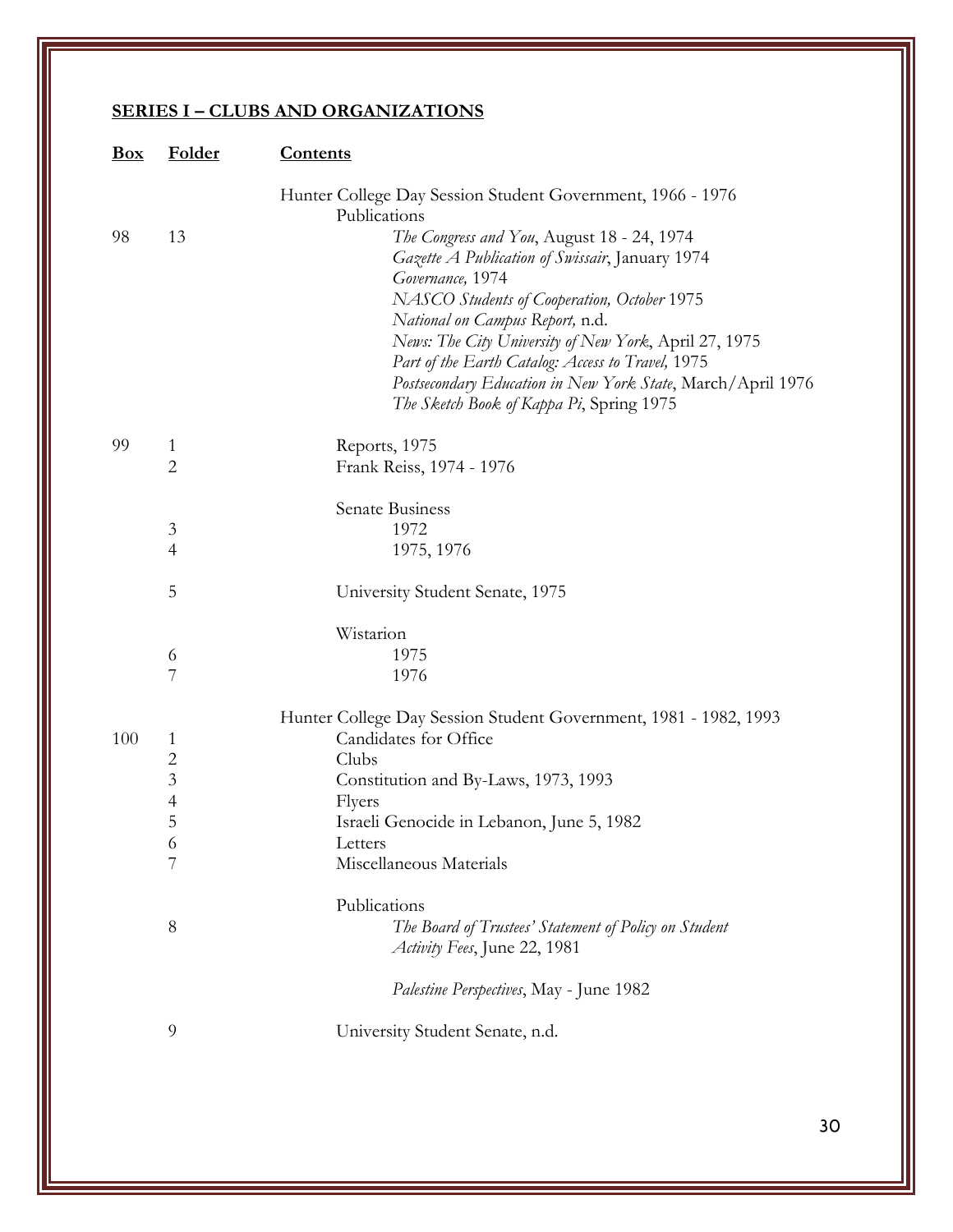| <u>Box</u> | <b>Folder</b>            | <b>Contents</b>                                                                                                                                                                         |  |
|------------|--------------------------|-----------------------------------------------------------------------------------------------------------------------------------------------------------------------------------------|--|
| 100        | 10                       | Junior Dance Programs, 1904 -1905, 1909 - 1910                                                                                                                                          |  |
|            | 11                       | The Philomathean Society of the Normal College<br>Catalogue of the Library of the Philomathean Society of the<br>Normal College, ca. 1876 (Gift of Mrs. Jennie M. Tower, 1937)          |  |
|            |                          | Constitution and By-Laws, 1875, n.d.<br>Gold Paper Seal, by Lillian Struss, May 29, 1895<br>Seal, April 25, 1896                                                                        |  |
|            | 12                       | Miscellaneous Materials                                                                                                                                                                 |  |
| 101        | 1                        | Senior Banquets and Dances Programs of the Normal/Hunter College<br>1901, 1905 -1906, 1908, 1910, 1914 -1915, 1920, 1922                                                                |  |
|            | $\overline{c}$           | Sing<br>Alumni, 1969 - 1970, 1988                                                                                                                                                       |  |
|            | 3                        | Articles and Reminiscences<br>Arrow [40th Anniversary Sing Supplement], April 30, 1956,<br>p. 2 - 11, 15.                                                                               |  |
|            |                          | Golomb, Rose Sigal. "We Sing Again1968"<br>Hunter Alumni Quarterly (Spring 1968): 10 - 13.                                                                                              |  |
|            |                          | Hunter College Sixteenth Annual Sing at the Metropolitan Opera<br>House, May 6, 1932.                                                                                                   |  |
|            |                          | Recollections by<br>Ronnie Ernest (Class of 1960)<br>Rose Sigal Golomb (Class of 1918)<br>Marion Badger Greene (Class of 1930)<br>Britzi Solomon<br>"Bee" Kohn Weinberg (Class of 1922) |  |
|            |                          | "Sing Dies Wednesday After Forty-four Years." Arrow,<br>April 21, 1960, p.1.                                                                                                            |  |
|            | $\overline{4}$<br>5<br>6 | Class of 1937 (Sing 1987) and Class of 1959 (Sing 2004)<br>Miscellaneous Materials<br>Songs, 1917 - 1919, 1922 - 1927                                                                   |  |
|            | 7                        | Traditions Committee, 1930's, 1940's                                                                                                                                                    |  |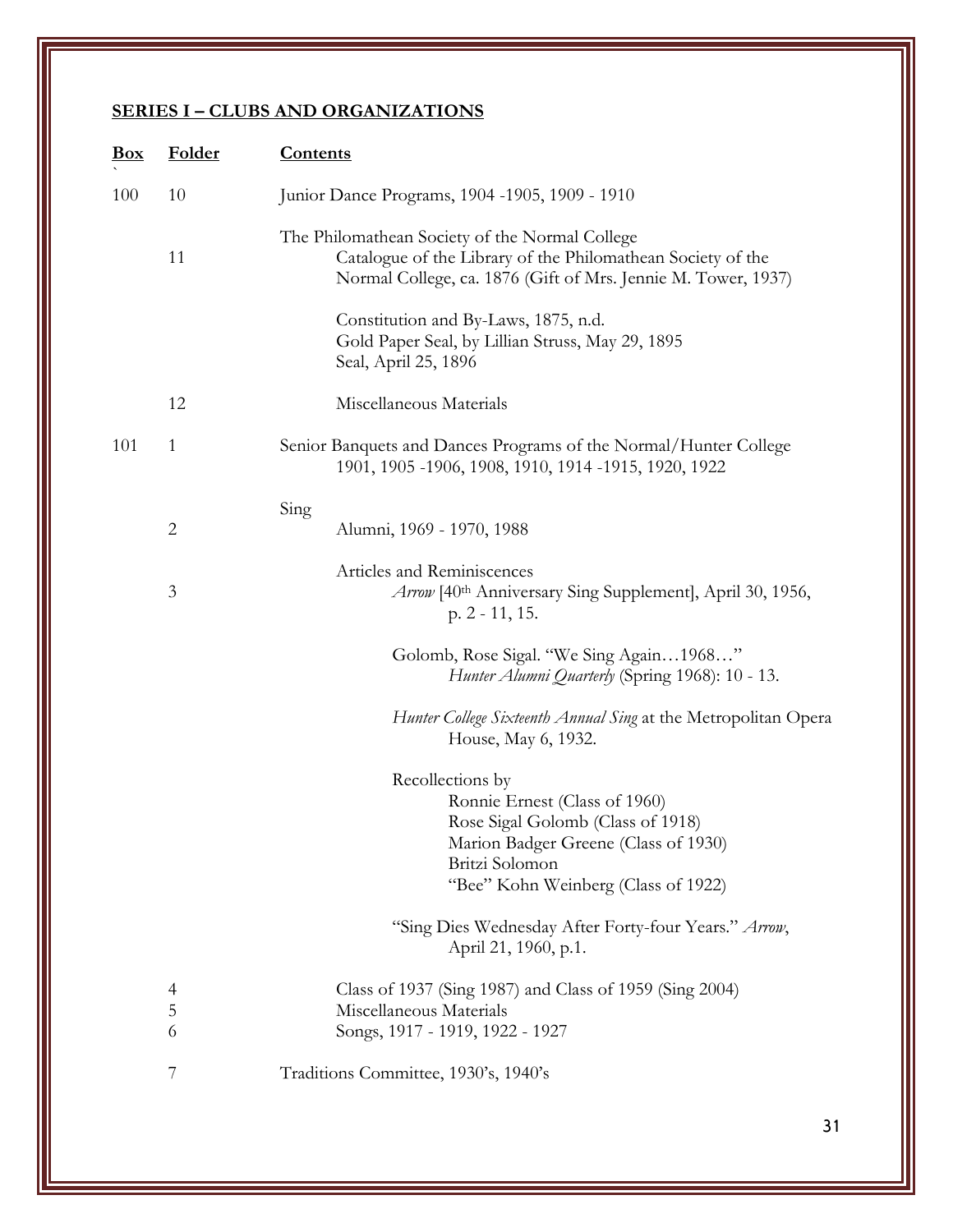# **Subseries 1.1 Albums, Banners, and Scrapbooks**

| Box        | <b>Folder</b> | <b>Contents</b>                                                                                |
|------------|---------------|------------------------------------------------------------------------------------------------|
| 102        |               | Amelia Ottinger Debating Society of the Normal/Hunter College, 1913 - 1937                     |
| 103        |               | Eta of Kappa Delta, 1962 - 1964                                                                |
|            |               | Kappa Delta Phi (Banner, 1971), (Box 128)                                                      |
|            |               | Kappa Delta Phi Sorority, 1964 - 1968 (Box 129)                                                |
|            |               | Panhellenic Association of Hunter College (Banner, n.d.) (Box 130)                             |
| 104<br>105 |               | Phi Sigma Sigma<br>Album, 1966 - 1968<br>Scrapbook, 1967                                       |
| 106        |               | Poetry Reading, 1930 - 1942<br>Radio Workshop, 1937, 1940, 1942<br>Speech Society, 1938 - 1939 |
| 107        |               | Social Service Committee of Hunter College, 1936                                               |
| 108        |               | Traditions Committee, 1905, 1907                                                               |

#### **SERIES II – PUBLICATIONS**

| 109 | <i>The Gay Clone</i> , May 1976 - Fall 1981<br>Gay Expression, 1981 - 1982 |
|-----|----------------------------------------------------------------------------|
|     | Hunter College Echo (Box 126)<br>1914 - 1916<br>1930 - 1932                |
| 110 | The Hunter Mail, October 1947 - May 1948                                   |
| 111 | Normal College Echo, 1896 - 1901                                           |
| 112 | <i>The Renazette</i> , 1980 - 1981                                         |
|     | <i>Wistarion</i> (Hunter College Yearbook), 1902 - 2013 **                 |
|     |                                                                            |

\*\*(See Boxes 64 - 86 of the Hunter College Publications Collection)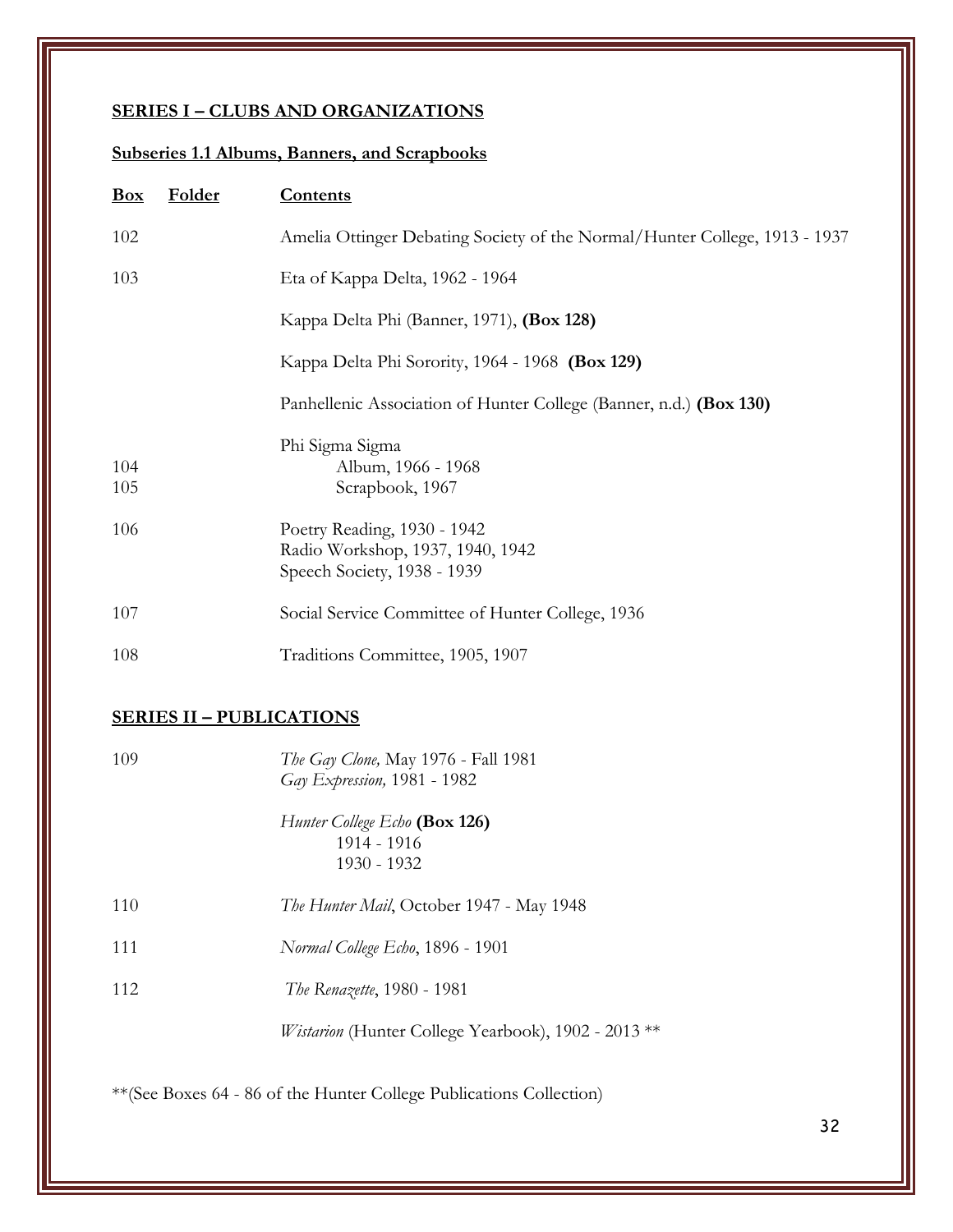## **SERIES III – DRAMATIC AND MUSICAL PRODUCTIONS**

# **Subseries 3.1 Programs**

| <u>Box</u> | Folder              | <b>Contents</b>                                                                                                                                                                                                                        |
|------------|---------------------|----------------------------------------------------------------------------------------------------------------------------------------------------------------------------------------------------------------------------------------|
| 113        | $\mathbf{1}$        | Alpha Beta Gamma Society of the Normal College, n.d.<br>Annual Ivy Day Celebration of Hunter College, May 1934<br>Brooklyn Mathematics Club of Hunter College, January 10, 1930<br>Le Cercle Francais of Hunter College, 1928, 1933    |
|            | $\overline{c}$<br>3 | Christmas Plays<br>1874, 1876, 1877- 1879, 1881 - 1895<br>1896 - 1898, 1900, 1902 - 1903, 1905 - 1907, 1911, 1948 - 1949                                                                                                               |
|            | $\overline{4}$      | Il Cicolo Italiano of Hunter College, 1926                                                                                                                                                                                             |
|            | 5                   | Class [of] Plays, 1905, 1909 - 1911, 1915, 1917, 1919, 1921, 1928                                                                                                                                                                      |
|            | 6                   | Classical Club of Hunter College, 1913, 1921, 1930, 1932                                                                                                                                                                               |
|            | 7                   | The Gilbert and Sullivan Society of Hunter College<br>1931, 1942 - 1945, 1949 - 1950, 1954 - 1961, 1964                                                                                                                                |
|            | 8                   | The Latin Class [of the Normal College], n.d.<br>Make - Up Box of Hunter College, 1922, 1930                                                                                                                                           |
|            | $\overline{9}$      | Miscellaneous Productions, n.d.                                                                                                                                                                                                        |
|            | 10                  | The Normal College Dramatic Club, 1909                                                                                                                                                                                                 |
|            | 11                  | The Pipers of Hunter College, 1921 - 1922<br>The Shakespeare Society of Hunter College, December 31, 1931<br>"The Snow Ball" by the Upper Freshman Class, December 16, 1949<br>"A Thousand Years Ago" by Percy MacKaye, April 23, 1919 |
|            | 12                  | Variety 1945, ca. 1945                                                                                                                                                                                                                 |
|            |                     | Varsity of Hunter College<br>1918, 1920 - 1921, 1923 - 1925                                                                                                                                                                            |
|            | 13                  | 1926, 1929 - 1932, 1934, 1941                                                                                                                                                                                                          |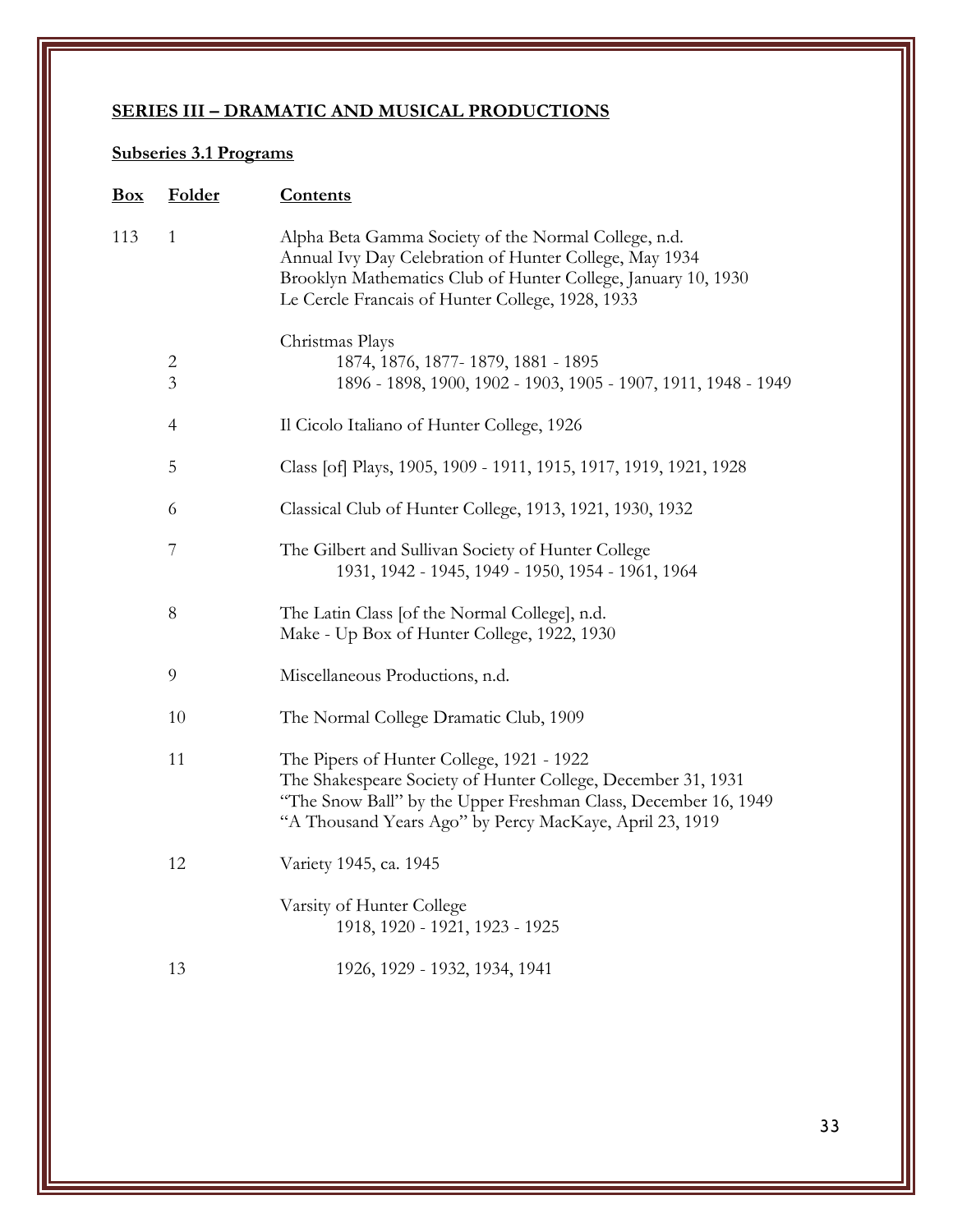#### **SERIES III – DRAMATIC AND MUSICAL PRODUCTIONS**

## **Subseries 3.2 Scrapbooks\*\*\***

| Box | Folder | Contents                                                                           |
|-----|--------|------------------------------------------------------------------------------------|
| 114 |        | Dramatic Activities at Hunter College, 1916 - 1937                                 |
|     |        | Italian Club & Activities, 1919 - 1949 (Box 127)                                   |
| 115 |        | Make - Up Box of Hunter College<br>Volume I: 1921 - 1937<br>Volume II: 1937 - 1942 |
| 116 |        | Varsity of Hunter College<br>Volume I: 1915 - 1927<br>Volume II: 1927 - 1934       |
|     |        | Volume III: 1937 - 1942                                                            |

## **Subseries 3.3 Sing Booklets**

| 118 | 1927 - 1933              |
|-----|--------------------------|
| 119 | 1934 - 1939              |
| 120 | 1940 - 1949              |
| 121 | 1950 - 1955              |
| 122 | 1956 - 1959, 1967 - 1968 |

#### **SERIES IV – PHOTOGRAPHS**

#### **Subseries 4.1 Clubs and Organizations**

| 123 |          | Alpha Beta Gamma Society of the Normal College, 1903 |
|-----|----------|------------------------------------------------------|
|     |          | Alpha Omega Pi, 1949, (1984, 1991 Reunions)          |
|     | 3        | Basketball Team, 1901, 1905, 1925 - 1926             |
|     | 4        | Basketball Team (Men's), ca. 1964                    |
|     | 5        | Botany Club, 1918                                    |
|     | $^{(1)}$ | ECHO, 1890, 1896, 1932                               |
|     |          | Epsilon Zodiac of the Normal College, ca. 1903, 1907 |
|     | 8        | Fencing Team, 1932                                   |
|     |          | German Club, ca. 1930's                              |

\*\*\*(The dramatic scrapbooks will remain closed to researchers until digital copies become available)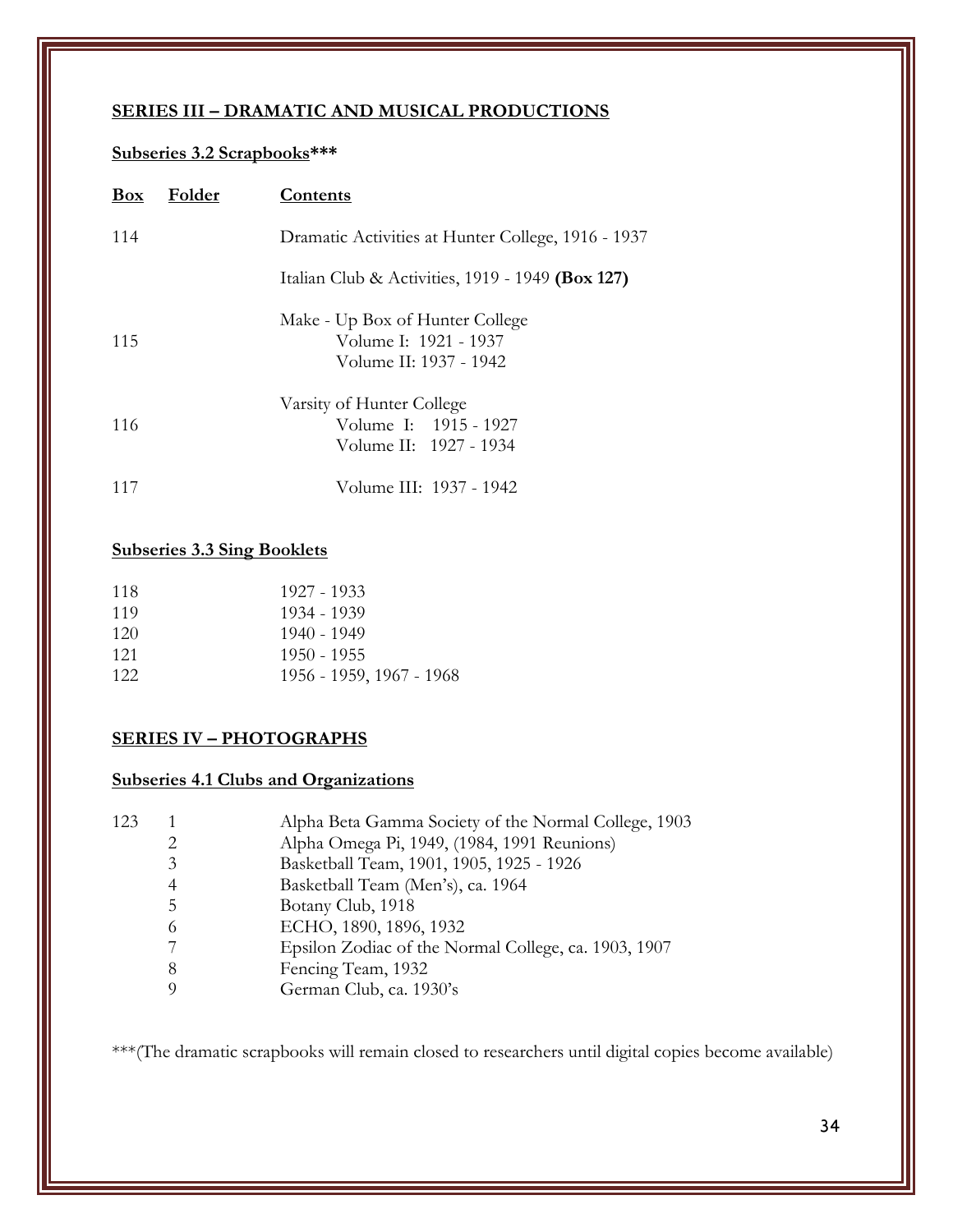## **SERIES IV – PHOTOGRAPHS**

 $\begin{array}{cccc}\n 124 & 1 & 1893 \\
2 & 1903 & & \end{array}$ 

2 1903<br>3 1932

1932

# **Subseries 4.1 – Clubs and Organizations**

| <u>Box</u> | Folder    | <b>Contents</b>                                       |
|------------|-----------|-------------------------------------------------------|
| 123        | 10        | Israel Club                                           |
|            |           | Journalism Club, 1929 - 1930, 1932                    |
|            |           | Keswick Conference, September 1947                    |
|            | 11        | Mandolin Club of the Normal College, 1899             |
|            |           | Modern Jazz Society                                   |
|            |           | Mt. Holyoke Conference, November 1916                 |
|            |           | Orchestra, 1916                                       |
|            | 12        | Political Science Club, n.d.                          |
|            | 13        | Protestant Association, n.d.                          |
|            | 14        | Senior Hop Committee, 1929                            |
|            | 15        | Senior Promenade (Class of 1951), May 29, 1951        |
|            |           | Sing                                                  |
|            | 16        | 1930                                                  |
|            | 17        | 1945, 1950 - 1951                                     |
|            | 18        | Student Christian Association, n.d.                   |
|            |           | Student Council, 1914 - 1917, 1930                    |
|            |           | Students Bronx Campus, n.d.                           |
|            |           | Student Self-Government Association of Hunter College |
|            | 19        | Bear Mountain Boat Ride, May 1947                     |
|            | 20        | Meetings, ca. 1950's                                  |
|            | 21        | Tennis Club of the Normal College, ca. 1903           |
|            | 22        | Traditions Committee, 1940                            |
|            | $23 - 24$ | Unidentified Club Meetings, ca. 1940's                |
|            | 25        | Wistarion, n.d.                                       |
|            |           |                                                       |
|            |           | Subseries 4.2 – Dramatic and Musical Productions      |
| 123        | 26        | Abduction from the Seraglio, 1961                     |
|            | 27        | Beaucaire, 1917                                       |
|            | 28        | Broom Drill, 1884                                     |
|            |           | Christmas Play                                        |